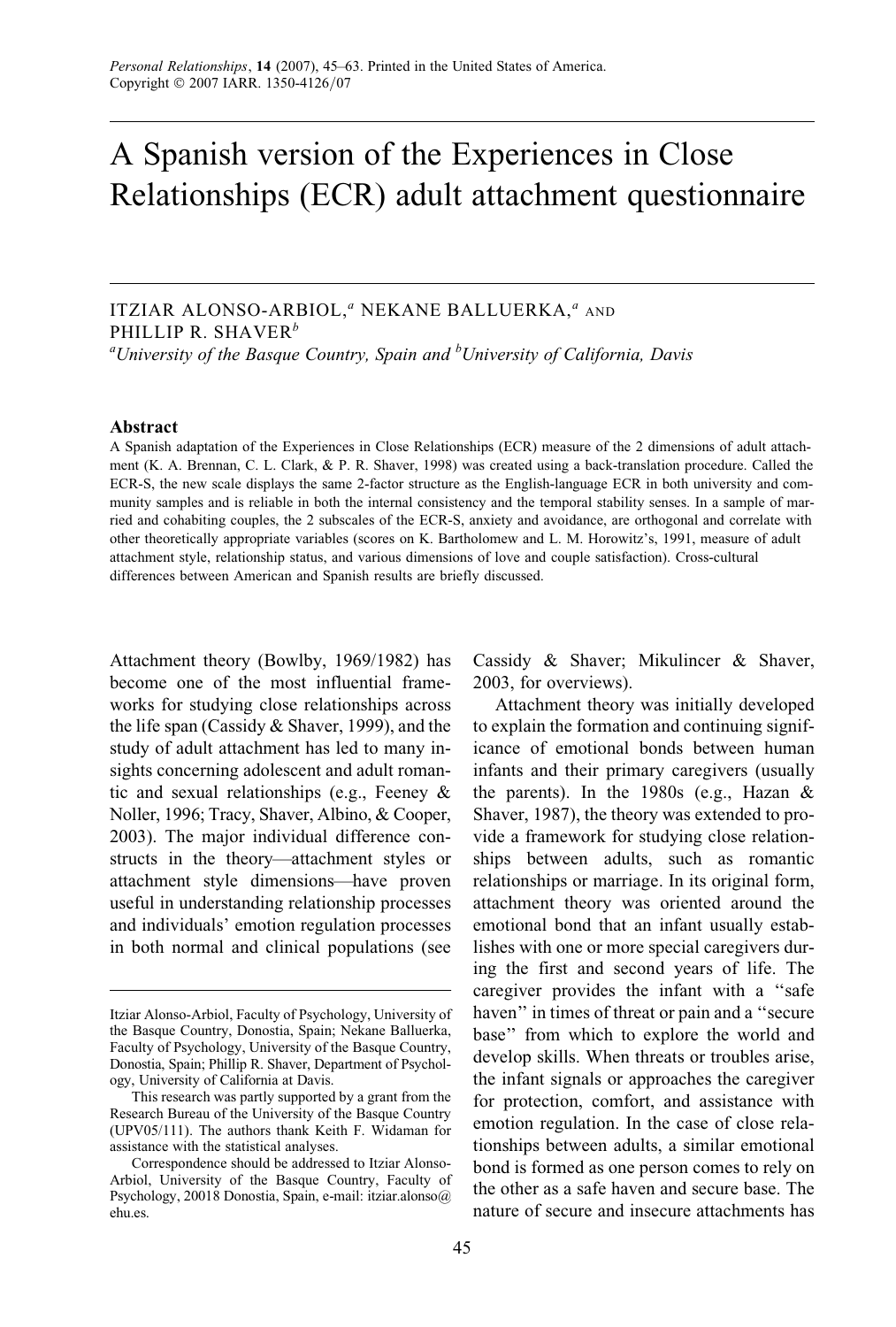now been extensively studied in children (as reviewed in Cassidy & Shaver, 1999), adolescents (e.g., Allen & Land, 1999), and adults (Mikulincer & Shaver, 2003, 2007).

As research on adult attachment has begun spreading around the world, it has become important to create and evaluate attachment measures in languages other than English. Even without a good Spanish-language measure of attachment style, the number of publications encountered in PsycINFO when searching under both ''Spain'' and ''attachment'' has reached 71. In the Psicodoc database, which compiles psychological articles and conference proceedings from Spain and South America, there are now 143 documents referring to attachment, and the Spanish TESEO database (compiling doctoral dissertations in Spain) lists 17 dissertations about attachment.

The purpose of the present article is to analyze the psychometric properties of a new Spanish-language adaptation of one of the most frequently used English-language selfreport measures of adult romantic attachment style, the Experiences in Close Relationships (ECR) measure (Brennan, Clark, & Shaver, 1998).<sup>1</sup> Having a high-quality translation of the ECR will make attachment research with Spanish-speaking samples easier and increase the comparability of findings across cultures and languages. Previous findings based on the Relationship Questionnaire (RQ; Bartholomew & Horowitz, 1991) suggested that attachment anxiety levels may be higher among Spaniards than among Americans (Schmitt et al., 2004) and that avoidance levels may be lower among Spaniards, but this finding needs to be replicated using a more

sensitive measure of attachment style that can be confidently used with samples from both Spanish-speaking countries and the United States.

Initially, research on attachment style was based on Ainsworth, Blehar, Waters, and Wall's (1978) three-category typology of infant-caregiver attachment patterns—secure, anxious, and avoidant—and on Hazan and Shaver's (1987) identification of similar styles in the adult romantic relationship domain. Subsequent studies (e.g., Brennan et al., 1998; Fraley & Waller, 1998; Griffin & Bartholomew, 1994) revealed, however, that attachment styles are more appropriately conceptualized as regions in a continuous two-dimensional space. The two dimensions have been called self-model and other model by Bartholomew and her colleagues (Bartholomew & Horowitz, 1991; Griffin & Bartholomew) and attachmentrelated anxiety and avoidance by Brennan et al. The first dimension (self-model or anxiety) is concerned with fear of rejection and abandonment by romantic partners; the second dimension (other model or avoidance) is concerned with the degree to which a person feels uncomfortable depending on and being close to (i.e., psychologically intimate with) others.

Brennan et al.'s (1998) self-report measure of the two dimensions was derived by factor analysis of hundreds of items written by many different investigators following the creation of Hazan and Shaver's (1987) self-report. Brennan et al. collected data from over 1,000 university students and found that two orthogonal factors provided a good summary of the structure of all the items and that the two factors corresponded conceptually to both the two-function discriminant analysis included in Ainsworth et al.'s (1978) book (based on research with infants) and the two dimensions used by Bartholomew and colleagues to define four adult attachment styles.

Brennan et al. (1998) created two 18-item attachment insecurity scales, one to measure attachment-related anxiety, and one to measure attachment-related avoidance. The two scales, like the factors from which they were derived, were orthogonal and exhibited high internal consistency reliability. Since 1998, researchers have used them in hundreds of studies that

<sup>1.</sup> The ECR was slightly revised by Fraley, Waller, and Brennan in 2000, based on Item Response Theory analyses designed to see whether the ECR scales could be made to discriminate better at their secure ends. Fraley et al. (2000) went back to the data set used originally to create the ECR and searched for relevant items. In our opinion, this attempt resulted in the choice of some awkwardly worded items, and each of the revised scales correlated about .95 with the parallel original scale in any case. There are more studies based on the ECR than on the ECR-R; if one's goal is to see whether existing findings replicate across cultures, it seems reasonable to use a translation of the ECR.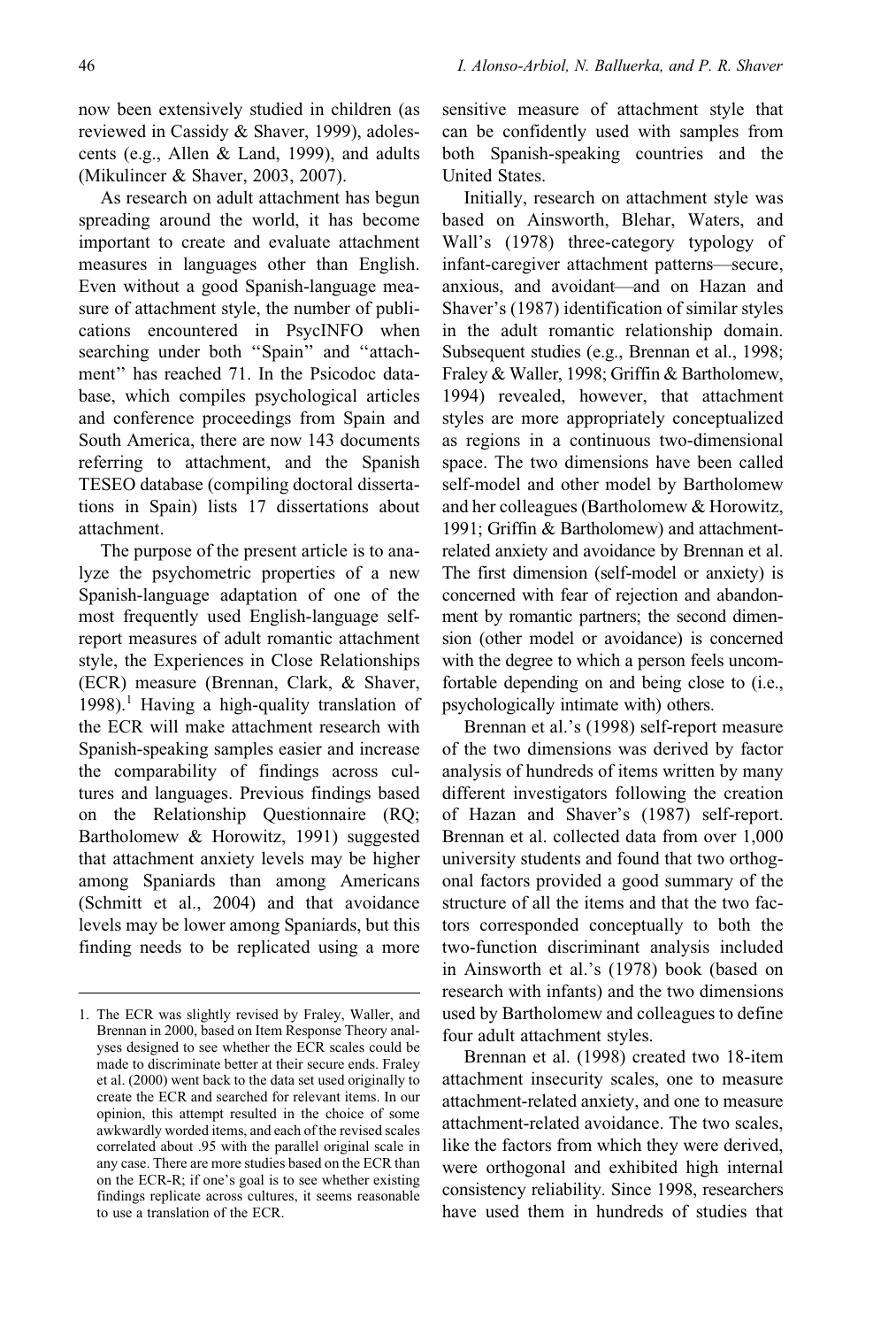provide extensive evidence for construct validity (see Mikulincer & Shaver, 2003, for a review).

Increasingly, the ECR measure is being translated into languages other than English (e.g., Chinese: Mallinckrodt & Wang, 2004; French: Lafontaine & Lussier, 2003; Italian: Picardi, Bitetti, Puddu, & Pasquini, 2000; Japanese: Nakao & Kato, 2004). When an American measure such as the ECR is adapted for use in another language and in other countries, more than translation is required. It is also important to check the reliability and validity of the new scale in the population and culture where it will be used (Hambleton, 1994). In a previous study, we (Alonso-Arbiol, Shaver, & Yárnoz, 2002) translated the ECR into Spanish to examine theoretically predicted links between the attachment style dimensions and dependency in a large university sample in Spain. The study worked out well, but relatively little information was provided concerning the scale adaptation process. Here, we focus on neglected psychometric issues and also extend the use of the scale to nonuniversity, Spanish-speaking adults.

In three studies, we examine the factor structure of the ECR-S (the "S" indicating the Spanish version of the ECR), the internal consistency reliability of subscales based on the two major factors, the test-retest reliability, and the validity of the scale. In all, we report results for three large samples, including two comprising community-residing adults and one of university students.

# Study 1

#### Overview

The aim of Study 1 was to analyze the psychometric properties of the ECR-S. We report details of the translation process, factor validity (examined with common factor analysis), and internal consistency. We also report criterion validity associations between the two ECR-S scales and Bartholomew and Horowitz's (1991) RQ, and between the two ECR-S scales and being, or not being, in a romantic relationship. Previous studies (e.g., Noftle & Shaver, 2006) have revealed an association between attachment-related avoidance and not being involved in a relationship.

# Method

Participants. Participants were 602 undergraduates enrolled at the University of the Basque Country (291 women, 311 men). All of them were Basque, heterosexual, and Caucasian. They were recruited from different colleges on campus. Only 1% were married or cohabiting; 37% were single but stably involved in a romantic relationship; the other 62% were single and not involved in a romantic relationship. They ranged in age from 18 to 36, with a median age of 20 years. To increase their motivation to participate in the study, we offered them a chance to win one prize in a raffle (music CDs, tickets for local soccer games, etc.) from a total of seven different prizes.

ECR item translation and back-translation. Before translating the items of a questionnaire into another language to be used in another country with its own culture, conceptual equivalence and content equivalence of the underlying construct should be considered. Conceptual equivalence refers to having similar meanings in different cultures (Flaherty et al., 1988). Schmitt et al. (2004) conducted studies using the RQ in scores of different languages, including Spanish, and in countries around the world including Spain. From their studies, it is already clear that the dimensions underlying the fairly simple RQ (which requires single ratings of four short paragraphs describing Bartholomew & Horowitz's, 1991, attachment types) are meaningful in Spanish culture. The four RQ ratings can easily be combined to form two underlying dimensions (e.g., Brennan, Shaver, & Tobey, 1991).

Content equivalence is established by showing that the content of each item is relevant to each culture and likely to have similar meanings in the two cultural contexts. In our case, two bilingual attachment researchers who are fluent in both English and Spanish evaluated the content equivalence of each item. All 36 items of the ECR were thought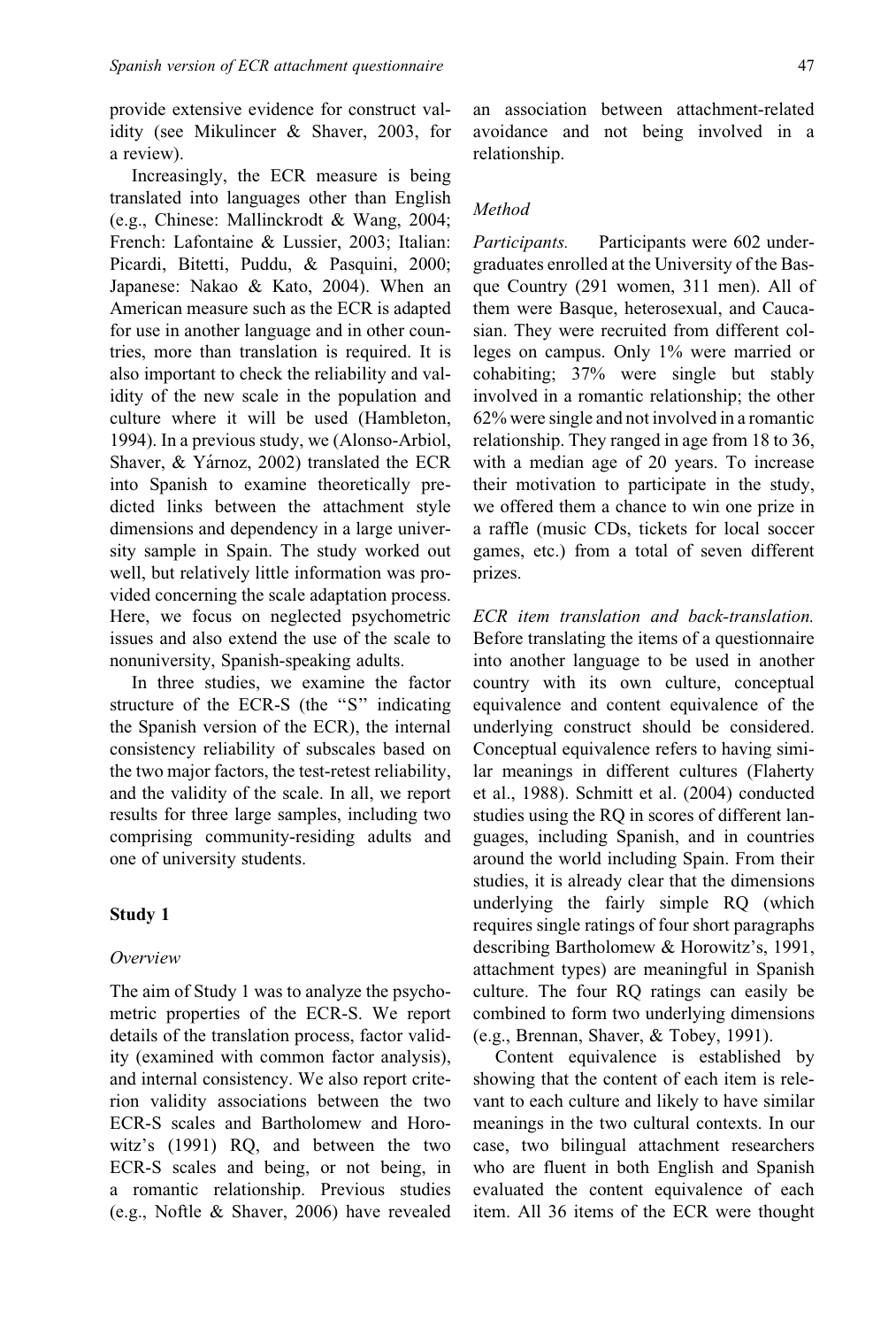to be relevant to couple relationships in Spain. In order to increase linguistic equivalence between the existing English-language ECR and the new Spanish-language ECR-S, a backtranslation method was used. The same two bilingual researchers translated each English item into Spanish independently, and the two translations were compared, discussed, and reduced to a single mutually agreeable wording. A third bilingual person who was unfamiliar with attachment theory then translated the proposed Spanish-language items back into English. We examined this translation to determine whether the items seemed to be essentially the same as the English-language originals.

Some changes were made during this process to adjust the items' fit with contemporary Spanish. For example, we use the wording pareja (partner) when ''romantic partner'' was used in English items because the word ''romantic'' would not have had the appropriate meaning in Spanish (see items 3, 6, 7, 9, 21, 23, 29, 31, 32, 33, and 34 in Appendix A). Because we explained in the instructions to participants that the questions did not refer only to a current couple relationship but also referred to all such important relationships a person may have had, we decided to use only the singular form of the word for ''partner,'' because the plural form had a misleading or unclear sense in Spanish (perhaps implying that the respondent had several relationships going on at the same time; see items 3, 6, 9, 12, 13, 20, 21, 23, 26, 29, 31, 32, and 34 in Appendix A). The final wordings of all items, which seemed acceptable to the research team, can be compared with their English-language matches in Appendix A of the present article.

Once the item wording had been decided, we placed the items in a questionnaire format in which participants were asked to rate each one on a 1–7 Likert-type response scale ranging from 1 (strongly disagree [totalmente en desacuerdo]) to 7 (strongly agree [totalmente de acuerdo]). The items appeared in the same order as in the English-language ECR (as shown in Appendix A).

Other measures. Participants completed the Spanish version (Schmitt et al., 2004) of Bartholomew and Horowitz's (1991) fouritem RQ, which asked them to choose which of four attachment style prototypes characterized them best. The four prototypes describe what Bartholomew and Horowitz called secure, preoccupied, fearful, and dismissing attachment styles. Each of these styles is located in one of the four quadrants formed by the two insecurity dimensions, with the secure and preoccupied styles being low on avoidance (or having a ''negative model of others,'' in Bartholomew and Horowitz's terms), the dismissing and fearful styles being high on avoidance, the secure and dismissing styles being low on anxiety (or having a ''positive model of self''), and the preoccupied and fearful styles being high on anxiety. We included this measure to assess the associations, implied in the preceding sentence, between the four RQ style categories, on the one hand, and the ECR-S anxiety and avoidance scales, on the other.

We also asked respondents whether they were or were not involved in a romantic relationship at the time of data collection. Englishlanguage studies, beginning with Hazan and Shaver (1987), have shown that insecure attachment, especially avoidant attachment, is associated with having shorter relationships and not being involved in a relationship at a particular time. We converted the relationship lengths reported by participants in the present study into months. RQ attachment style categories, being in a relationship or not, and length of relationship (for those who were involved in a relationship) were used to assess the validity of the ECR-S.

Procedure. Chairpersons or other professors from most departments in the University of the Basque Country, as well as student organizations, were contacted about the study. Most colleges agreed to help with participant recruitment. After an instructor granted permission for us to present the study in his or her classroom, students who agreed to participate filled out the questionnaire, including demographic questions, before the class itself began. Students were completely free to participate or not, as they chose, in line with the deontological (ethics) code of the Spanish Colegio Oficial de Psicólogos (Official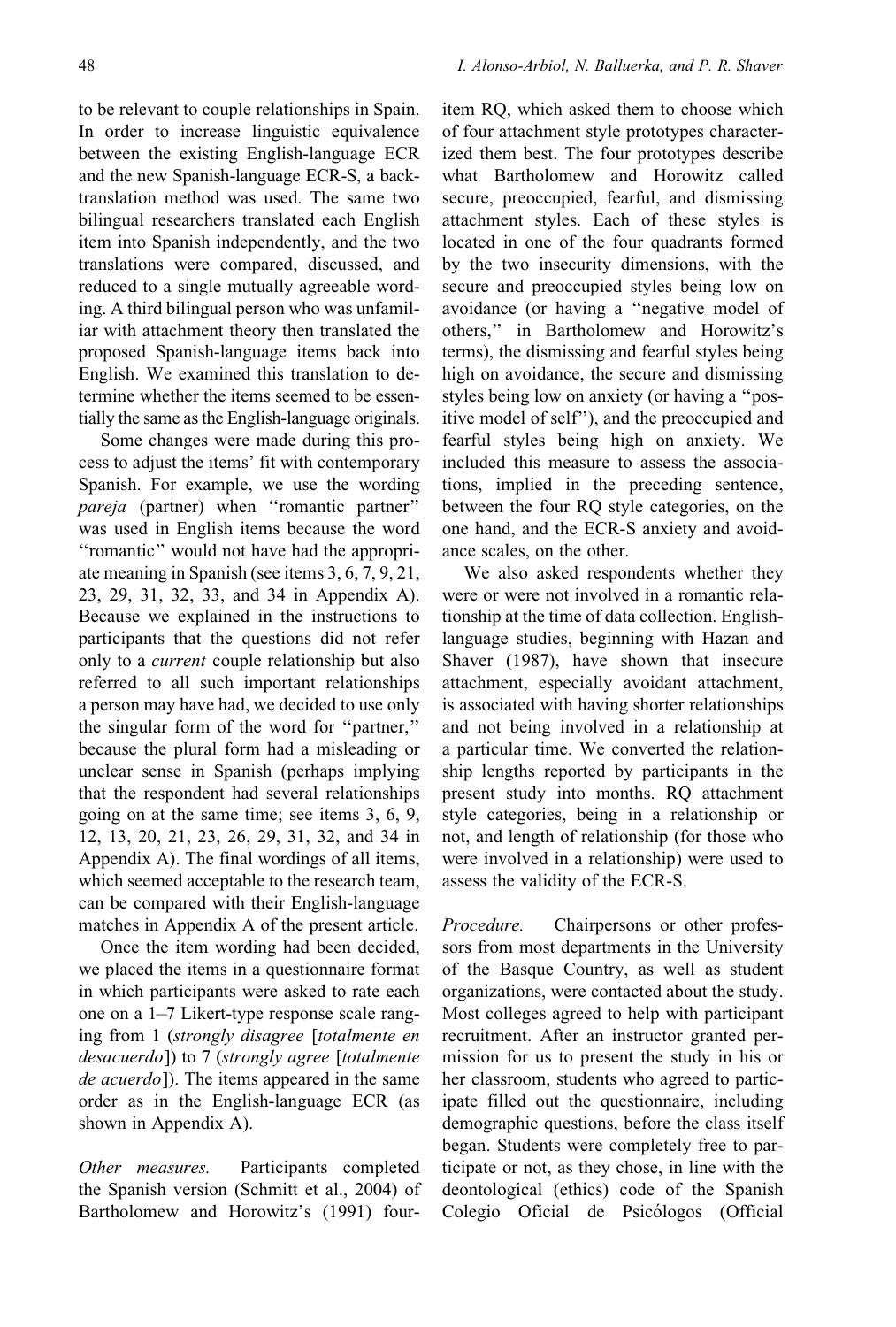Committee of Psychologists) during the whole process. (We followed this deontological code in all three studies reported in this article.)

# Results

Exploratory factor analysis. A common factor analysis, followed by oblique rotation, of the items in the ECR-S yielded two major factors (both with eigenvalues greater than 1) accounting for 34.6% of the variance. Factor 1 (eigenvalue  $= 6.8$ ) accounted for 18.9% of the variance and corresponded to the avoidance dimension, and Factor 2 (eigenvalue  $= 5.6$ ) accounted for 15.7% of the variance and corresponded with the anxiety dimension. As expected, the two factors were orthogonal despite the oblique rotation ( $r = -.02$ , ns). The remaining factors had eigenvalues ranging downward from 1.69 to .28 and were not interpretable. Thus, the first two dimensions represented the major structure in this set of items. Each of the first two factors correlated highly  $(rs > .95)$  with one of the unit-weighted scales intended to parallel the English-language ECR scales.

The item loadings on the two major factors appear in parentheses following each of the Spanish-language items in Appendix A. The corresponding loadings from a sample of 1,263 undergraduate students at the University of California, Davis, appear in parentheses following each of the English-language ECR items. In the American sample, all the items load substantially higher on the expected factor than on the other factor. In the Spanish sample, four of the items (numbers 4, 12, 26, and 29) did not work quite as expected.

In the case of item #4—worrying about relationships—the loading on the expected factor (anxiety) was in the correct direction, but the item also loaded negatively on the avoidance factor. Regarding item #12—desire to merge with partners—the loading on the expected factor (anxiety) was in the correct direction, but the loading on the avoidance factor was similar in size. In the case of item #26 as well—partners not wanting to get too close—the loading on the expected factor (anxiety) was in the correct direction, but the loading on avoidance was higher. In the case of #29—feeling comfortable depending on others—the loading on the expected factor (avoidance) was in the correct direction (negative), but the positive loading on anxiety was higher.

Despite these differences, when we correlated the list of 36 loadings for each of the four factors (two in the Spanish sample and two in the American sample), the parallel lists of factor loadings (i.e., avoidance with avoidance and anxiety with anxiety) correlated very highly across languages ( $r = .83$ ) for avoidance and .87 for anxiety) and the nonparallel lists (i.e., avoidance loadings with anxiety loadings) were essentially uncorrelated across languages ( $r = -.03$  for American avoidance with Spanish anxiety and .06 for American anxiety with Spanish avoidance). Thus, the factor structures were very similar, even in terms of relative loading sizes, despite the failure of a few items on the Spanish-language measure to perform perfectly. Mean scores on the two ECR-S scales (determined by averaging item scores after appropriately reversing reverse-scored items) and standard deviations were as follows for avoidance ( $M = 2.84$ ,  $SD = 0.86$ ) and anxiety  $(M = 4.08, SD = 0.85).<sup>2</sup>$ 

Internal consistency. We evaluated internal consistency for the two factor-based scales. The coefficient alphas were .87 and .85 for the avoidance and anxiety scales, respectively, which are similar to the corresponding coefficients in English-language studies using the ECR (Alonso-Arbiol, Balluerka, Shaver, & Gillath, 2006.)

Validity. To assess the criterion validity of the ECR-S scales, we examined the mean differences in ECR-S anxiety and avoidance

<sup>2.</sup> There is no reason for American and Spanish means and standard deviations to be identical because there might be cross-cultural differences in attachment anxiety and avoidance, but we will mention, nevertheless, that in the large sample of American university students already mentioned, the means and standard deviations were 2.99 and 1.17 for avoidance and 3.65 and 1.19 for anxiety. Compared to the means of our sample, there was a small difference for avoidance (Cohen's  $d = .15$ ) and a medium-sized difference for anxiety (Cohen's  $d = .42$ ).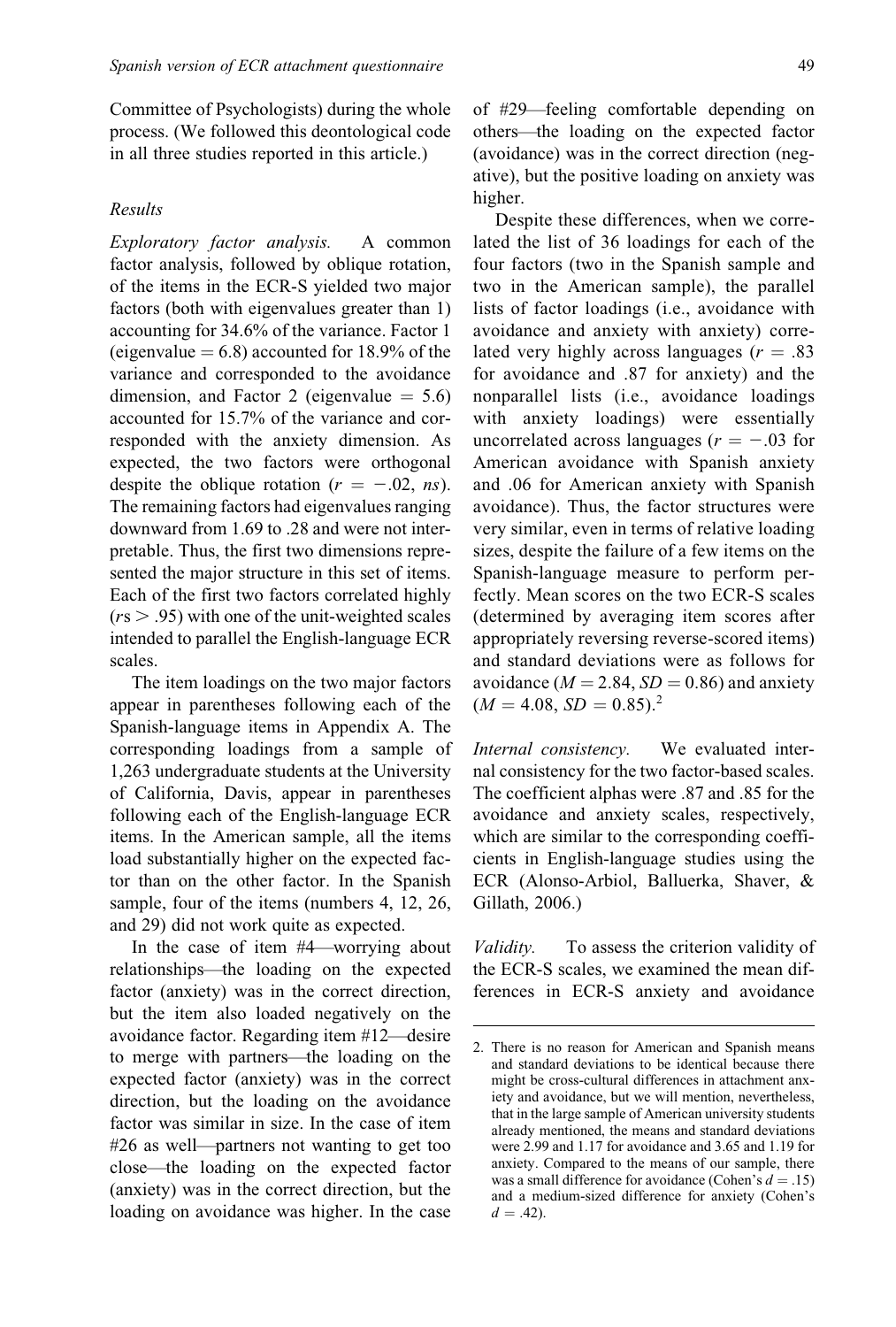scores for the four categories of Bartholomew and Horowitz's (1991) RQ (which had already been translated into Spanish). The results, shown in Table 1, were as expected. On the avoidance scale, the secure and preoccupied attachment categories differed significantly from the dismissing and fearful categories. The effect sizes for the mean differences between secure and fearful types, and between secure and dismissing types were large (Cohen's  $d = .84$  and .79, respectively.) The effect sizes for the mean differences between preoccupied and fearful types (Cohen's  $d = .55$ ), and between preoccupied and dismissing types (Cohen's  $d = .53$ ) were also considerable.

On the anxiety subscale, the secure and dismissing types scored significantly lower than the preoccupied and fearful types. The effect sizes for the mean differences between preoccupied and dismissing types, and between preoccupied and secure types were large (Cohen's  $d = .97$  and .74, respectively). The effect sizes for the mean differences between fearful and dismissing types (Cohen's  $d = .67$ ), and between fearful and secure types (Cohen's  $d = .36$ ) were also considerable, especially in the first case.

These results are fully in line with the theoretical idea that avoidance corresponds to the dimension Bartholomew and Horowitz (1991) called ''model of other'' and anxiety corresponds to the dimension they called ''model of self.'' Together, these two dimensions define Bartholomew's four major attachment categories.

The second issue we examined was the association between relationship status (being or not being in a relationship at the time of the study) and a person's scores on the ECR-S avoidance and anxiety scales. As expected, the uncoupled participants were significantly more avoidant than their coupled counterparts,  $t(600) = 11.61, p < .001$  (uncoupled  $M =$ 3.13,  $SD = .79$ ; coupled  $M = 2.37$ ,  $SD =$ .76). Because this statistically significant difference might have resulted from the large sample size, we calculated the effect size and found it to be large (Cohen's  $d = .98$ ). The difference between the two groups on the anxiety dimension (uncoupled  $M = 4.13$ ,  $SD =$ .83; coupled  $M = 4.01$ ,  $SD = .87$ ) was in the same direction but not statistically significant,  $t(600) = 1.75$ ,  $p = .08$ ; Cohen's  $d = .14$ , which is compatible with the previous literature (Noftle & Shaver, 2006).

The third issue we examined was the relation between attachment style and length of relationship for participants who were involved in a relationship at the time of the study (38% of the sample). The lengths of these people's relationships ranged from 1 to 156 months ( $M = 28.06$ ,  $SD = 23.56$ .) Anxiety was not significantly correlated with relationship length  $(r = -.04, ns)$ , but the correlation between relationship length and avoidance was significantly negative  $(r = -.16, p <$ .05). Since the correlation might have been affected by the few participants who had been involved in a relationship for a long time, we also computed the analysis excluding 16 participants whose relationships had lasted for

Table 1. Mean differences on the attachment dimensions as a function of RQ attachment style categories<sup>a</sup>

|            |                  | RQ attachment style categories |                      |                  |            |  |
|------------|------------------|--------------------------------|----------------------|------------------|------------|--|
| ECR-S      | Secure           | Dismissing                     | Preoccupied          | Fearful          | F(3, 596)  |  |
| dimensions | $(n = 265)$      | $(n = 99)$                     | $(n = 134)$          | $(n = 102)$      |            |  |
| Avoidance  | $2.37(.79)_{a}$  | 3.04 $(.96)_{h}$               | 2.56 $(.84)_{\rm a}$ | 3.06 $(.99)_{h}$ | $23.56***$ |  |
| Anxiety    | 3.91 $(.81)_{a}$ | $3.75$ $(.77)_{a}$             | 4.51 $(.78)_{h}$     | 4.29 $(.83)_{h}$ | $24.31***$ |  |

*Note*. ECR = Experiences in Close Relationships;  $RQ$  = Relationship Questionnaire.

<sup>a</sup>Within rows, means with different subscripts differ at  $p < .001$ , according to a Scheffe<sup>c</sup> comparison test. \*\*\* $p < .001$ , two tailed.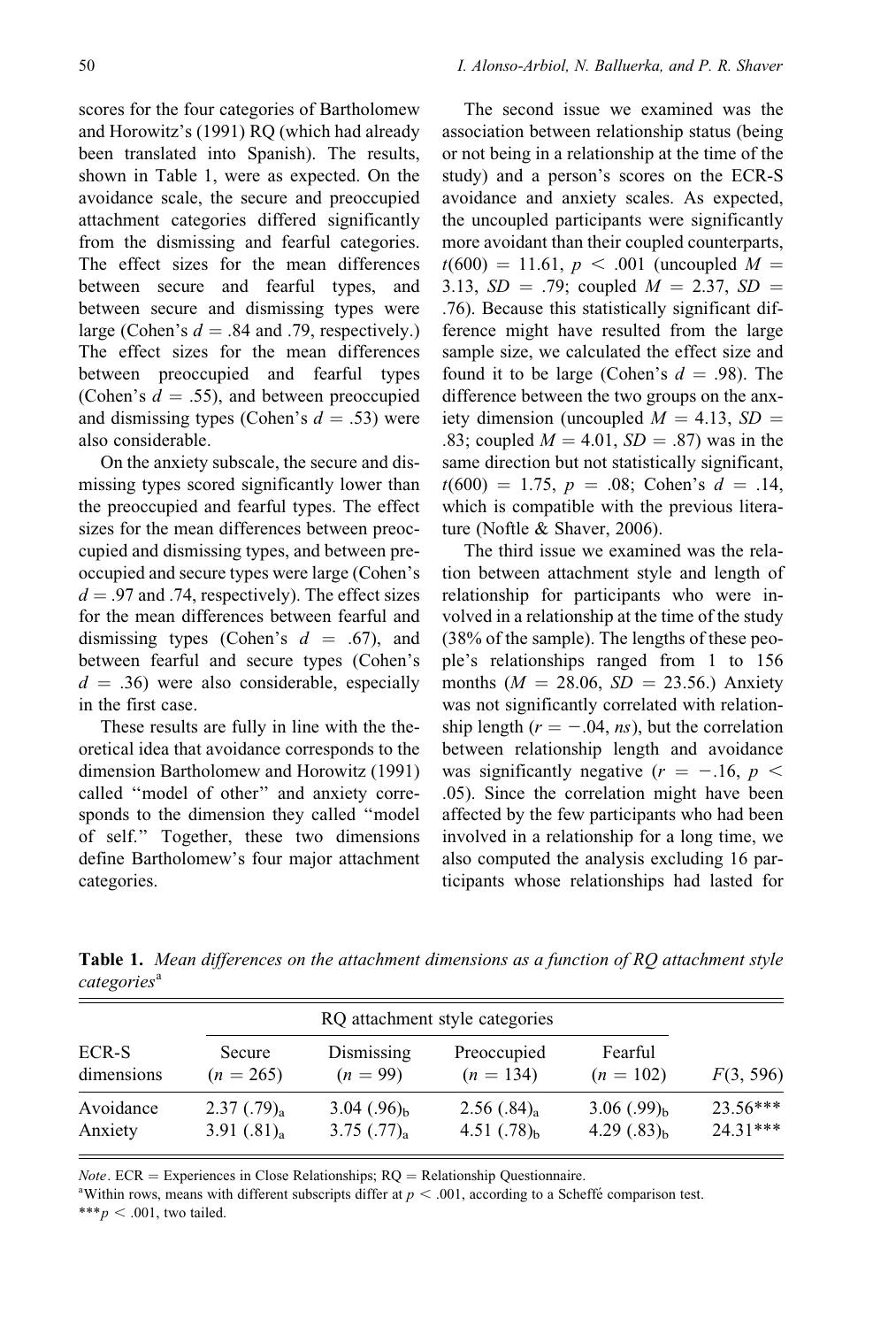70 or more months (3 standard deviations above the mean). The negative correlation between avoidance and relationship length for the remaining participants was slightly stronger ( $r = -.19, p < .01$ .)

## Discussion

Overall, the ECR-S scale yielded essentially the same two-factor structure as the ECR in English, and the two scales based on the factors were internally consistent, essentially uncorrelated (as intended), and coherently related to the frequently used RQ measure of attachment style. The avoidance scale was related to not being in a relationship and to shorter relationship length for participants who were involved in a relationship. In a previous study (Alonso-Arbiol et al., 2002), the ECR-S anxiety scale was related, as predicted, to emotional and instrumental dependency in romantic relationships among university students. Thus, the ECR-S appears to work well in Spanish-speaking university samples, despite the fact that a few of the items did not load perfectly on their expected factors (an issue that will be revisited in Study 2). The purpose of Study 2 was to explore the measure's performance in a Spanish community sample.

# Study 2

#### Overview

Study 2 had three aims: (a) to confirm the factor structure of the ECR-S in a heterogeneous community sample, (b) to assess the internal consistency of the two ECR-S scales in this new sample; and (c) to assess the temporal stability, or test-retest reliability, of the ECR-S scales.

# Method

Participants. There were 393 people (203 women, 190 men) in the sample, all residing in the Basque Country (the autonomous Basque region of Spain), which is the location of the university sampled in Study 1. Their ages ranged from 16 to 63 years ( $M = 31.2$ ,  $SD =$ 11.9). Their levels of education were representative of the general population in the region:

20% had a basic or primary level of education, 46.9% had completed the secondary level (high school), 31.5% had a university degree, and 1.6% failed to respond to this question. Their relationship status varied: 24.6% were unmarried and not involved in an exclusive relationship, 34.2% were unmarried but seriously involved in an exclusive relationship, 37.6% were married or cohabiting, 1.3% were separated or divorced, and 0.8% were widowed. Overall, 71.8% were involved in a romantic relationship at the time of the study. They were recruited using friendship networks, beginning with faculty members and other adults in the community. After being contacted personally, they received the measures, instructions, and a stamped envelope with a confidential identification code in which to return the materials to the researchers. They completed the questionnaires on their own time. At Time 2, 6 weeks later, we contacted them again and provided them with a questionnaire and another prestamped envelope in which to return it. Data were matched across time using the confidential identification codes.

#### Results

Exploratory factor analysis. As in Study 1, we conducted common factor analyses to evaluate the predicted two-dimensional structure of the scale. We ran the exploratory analysis because we wished to check the item loadings again, especially for the four items that were problematic in Study 1. Once again, the first two factors had high eigenvalues compared to the subsequent factors and accounted for 31.7% of the variance. Factor 1 (eigenvalue  $=$ 6.6) accounted for 18.4% of the variance and corresponded to the avoidance dimension, and Factor 2 (eigenvalue  $= 4.8$ ) accounted for 13.3% of the variance and corresponded with the anxiety dimension. As expected, the two factors were essentially independent despite the oblique rotation  $(r = -.15, ns)$ . The remaining factors had eigenvalues ranging downward from 2.04 to .27 and were not interpretable. Thus, as in Study 1, the first two dimensions represent the major structure in the item set.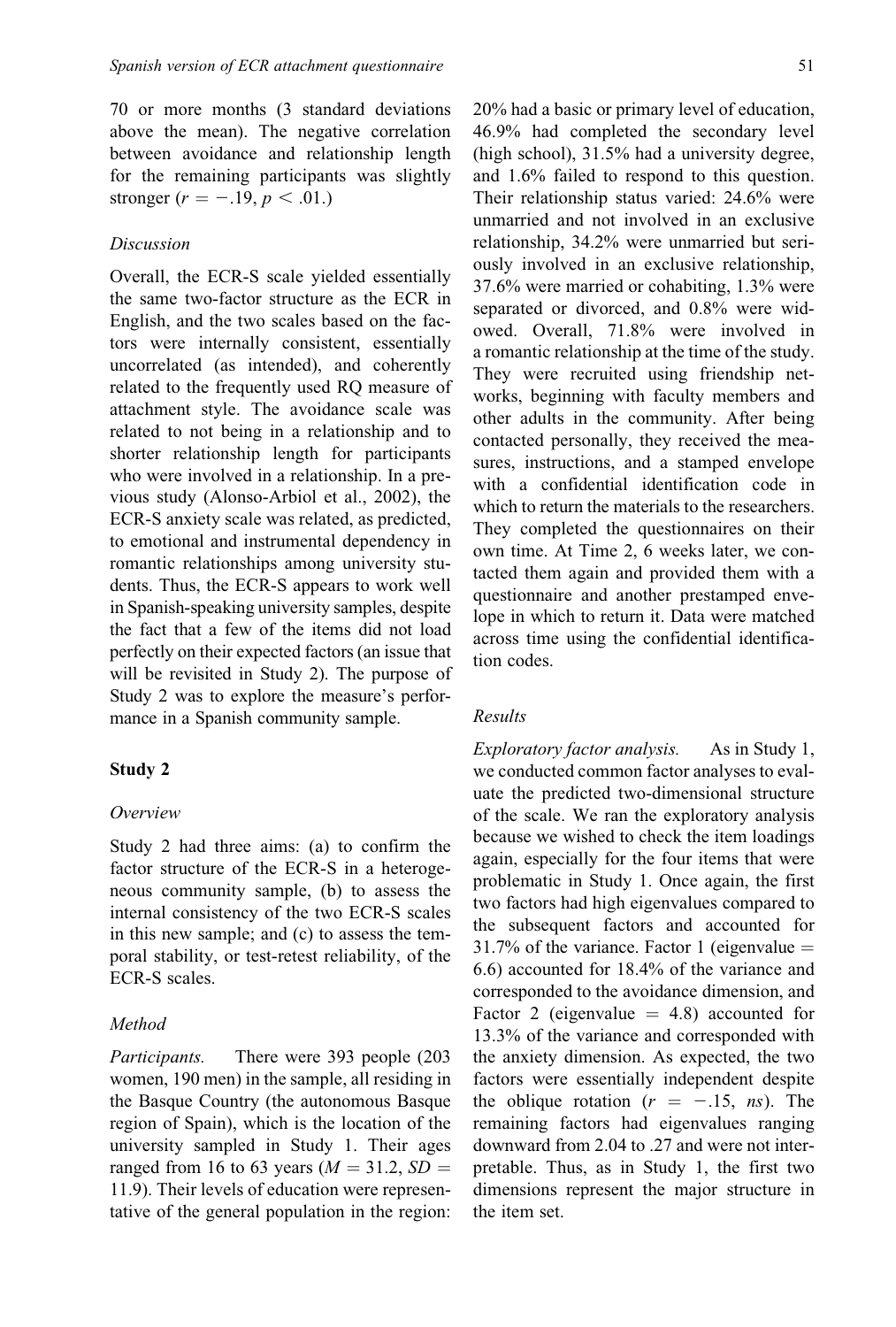The loadings on the two major factors appear in the second set of parentheses following each of the Spanish-language items in Appendix A. (In each case, the loading on the expected factor is italicized.) As in Study 1, four of the Spanish-language items (4, 12, 26, and 29) were somewhat problematic, and in the same ways.

In the case of item #4—worrying about relationships—the loading on the expected factor (anxiety) was in the correct direction and larger than the loading on the avoidance factor, but the negative loading on the avoidance factor was fairly large. In the case of item #12—desire to merge with partners—the loading on the expected factor (anxiety) was in the correct direction, but the loading on avoidance was of similar size. In the case of item #26—partners not wanting to get too close the loading on the expected factor (anxiety) was in the correct direction, but the loading on avoidance was higher. (In the American sample, this item loaded positively on both factors too, but the loading for avoidance was much lower than the one for anxiety.) In the case of item #29—feeling comfortable depending on others—the loading on the expected factor (avoidance) was in the correct direction (negative), but the positive loading on anxiety was higher. The consistency of the loading patterns for these four items across the two Spanish samples suggests that these items are nonoptimal.

Despite these differences, when we correlated the list of 36 loadings for each of the six factors (two in each of the Spanish samples and two in the American sample), the parallel lists of factor loadings (i.e., avoidance with avoidance and anxiety with anxiety) continued to be high, as in Study 1. The avoidance loadings from the Study 2 sample correlated .95 with the avoidance loadings from the American comparison sample and .99 with the Study 1 Spanish student sample. The anxiety loadings from the Study 2 sample correlated .75 with the anxiety loadings from the American sample and .73 with those from the Study 1 Spanish sample. As in Study 1, the correlations of loadings on one factor with loadings on the other factor, within or across languages, were essentially zero. Thus, the factor structures and relative loadings were similar across languages and different Spanish samples. The means for the attachment scales and their corresponding standard deviations in this study were  $M = 2.59$  and  $SD = 0.91$  for avoidance and  $M = 4.20$  and  $SD = 0.93$  for anxiety.

Internal consistency and test–retest reliability. The coefficient alphas for the avoidance and anxiety scales were again quite acceptable, .86 and .83 for avoidance and anxiety, respectively. We also assessed the temporal stability of the two ECR-S scales over a 6-week testretest period. A total of 265 participants (67.4% of the initial sample) completed the ECR-S a second time. To evaluate the attrition, we compared the Time 1 scores of people who participated in the retest with the Time 1 scores of those who did not. There were no significant Time 1 differences on either the avoidance scale,  $t(391) = .34, p = .74$ , or the anxiety scale,  $t(391) = -.72$ ,  $p = .47$ . The test-retest reliability of the anxiety scale was .75 ( $p \leq .001$ ) and of the avoidance scale, .69 ( $p < .001$ ). In line with the notion that attachment style is relatively stable but can be influenced by social experience (Mikulincer & Shaver, 2003), the stability was high but not so high as to indicate no change over a 6-week period.

Shortened scales (without the four problematic items). Because the scales may work better without the four problematic items, we also recomputed the scale scores and standard deviations after deleting those four items. All new values were very similar. The revised means and standard deviations were as follows:  $M =$ 2.51 and  $SD = 0.93$  for avoidance and  $M =$ 4.29 and  $SD = 0.99$  for anxiety. The revised coefficient alphas were .87 and .82 for avoidance and anxiety, respectively; and the revised test-retest correlations were .69 for avoidance and .76 for anxiety.

## Discussion

Having determined that the ECR-S scale had the predicted factor structure in two samples, yielded high alpha coefficients in both studies, and displayed criterion-related validity with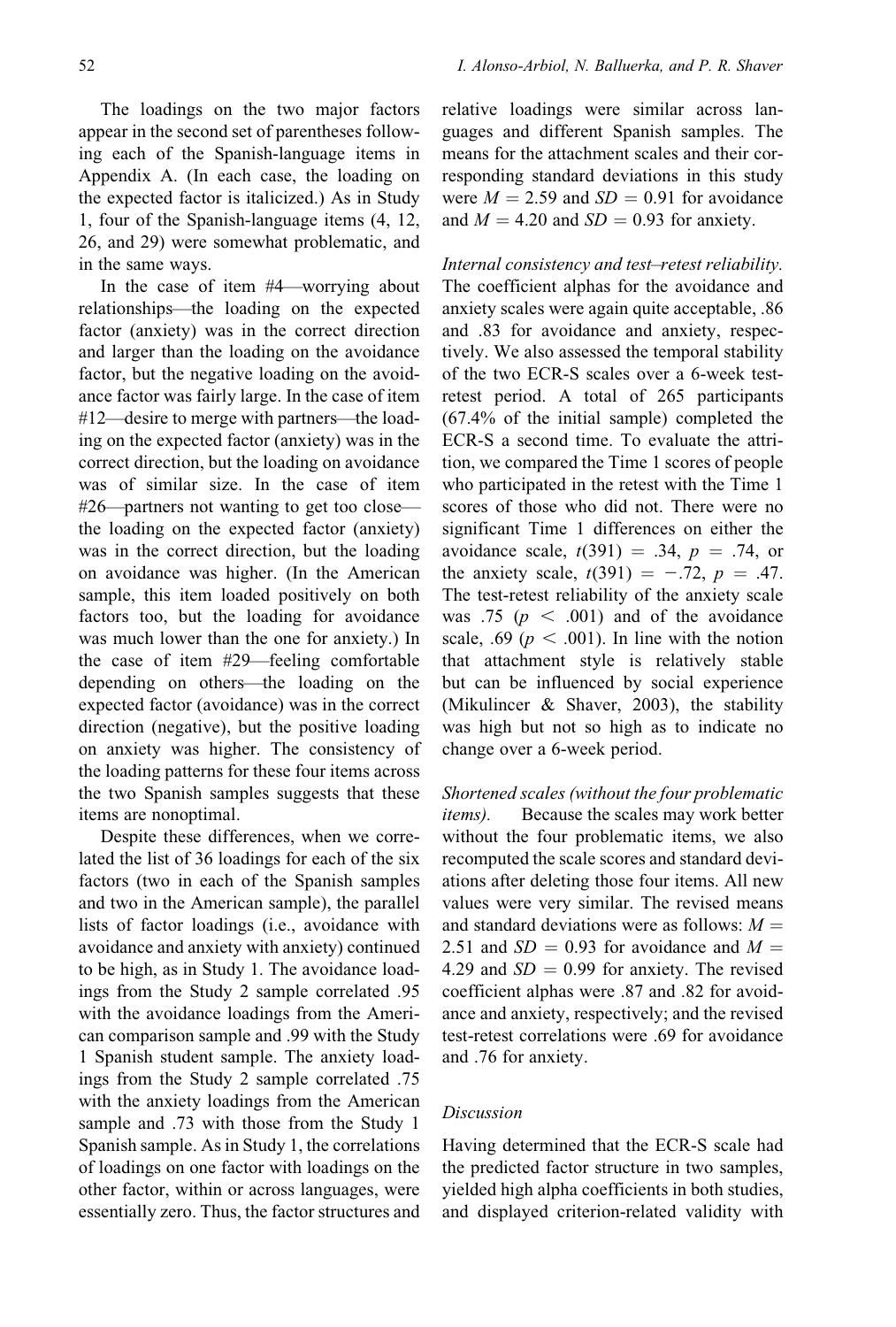the RQ measure and construct validity with other relationship status variables, we undertook a third study that included measures of constructs that have been demonstrated in English-language studies to be related to attachment style. In this study, we used the shortened scales, to avoid any weaknesses of the four nonoptimal items, and assessed both members of couples so that we could explore the effects of both sets of ECR-S scale scores on relationship quality.

# Study 3

# Overview

We used six measures to obtain additional evidence concerning the construct validity of the ECR-S: (a) three subscales from a Spanish adaptation of Critelli, Myers, and Loos's (1986) Components of Love Scale (Carreño  $&$ Serrano, 1995): romantic dependence, communication intimacy, and physiological arousal; and (b) three subscales from a Spanish adaptation of the Marital Satisfaction Inventory-Revised (MSI-R; Reig-Ferrer, Cepeda-Benito, & Snyder, 2004): poor affective communication, poor problem-solving communication, and sexual dissatisfaction. As can be inferred from their titles, these scales concern couple communication and sexual attraction and dissatisfaction, which should be related to attachment avoidance and anxiety. We administered these measures to a sample of married and cohabiting heterosexual couples residing in the Basque region of Spain.

Insecure attachment has been linked in previous studies with communication and sexual variables. For example, those high in attachment-related anxiety and low in avoidance tend to exhibit an obsessive, dependent style of love (e.g., Alonso-Arbiol et al., 2002; Collins & Read, 1990; Shaver & Hazan, 1988), whereas avoidant individuals typically display high levels of independence and intimacy avoidance. In the present study, we expected ECR-S avoidance to be negatively associated with communication intimacy, a dimension of Critelli et al.'s (1986) Love Scale, and ECR-S anxiety to be positively associated with romantic dependence, another dimension of Critelli et al.'s scale. The same kinds of differences are likely to have a negative effect on couple problem solving because more anxious people tend to become defensively angry and more avoidant ones tend to withdraw from conflict (e.g., Mikulincer & Shaver, 2003).

There is extensive evidence for links between insecure attachment and lower levels of marital satisfaction (e.g., Brennan & Shaver, 1995; Feeney, 1994; Feeney, Noller, & Callan, 1994; Fuller & Fincham, 1995; Lussier, Sabourin, & Turgeon, 1997). An important aspect of marital quality is each person's perception of his or her partner's affection and understanding, forms of satisfaction that are generally associated with high intimacy and good communication (e.g., Bartholomew & Horowitz, 1991; Mikulincer & Nachshon, 1991; Pistole, 1993). We therefore expected both anxiety and avoidance to correlate with communication difficulties and dissatisfaction. We predicted that dissatisfaction with problem-solving communication would correlate with both ECR-S anxiety and avoidance.

Davis and her collaborators (Davis, Shaver, & Vernon, 2003, 2004) have studied attachment insecurity and sexual motivation. They found that anxious adults use sexual attraction and interest as means to retain a partner's investment in a relationship. Attachment anxiety, measured with the English-language ECR, was consistently associated in the Davis et al. studies with stronger sexual arousal and motivation, but avoidant adults reported lower sexual interest and motivation. Therefore, we expected the ECR-S scales to correlate with physiological arousal (a measure of romantic excitement included in the Critelli et al. measure); we expected the attachment anxiety scale to correlate positively, and the avoidance negatively, with arousal. We also expected avoidant attachment to correlate with lower sexual satisfaction, a construct measured by one of the scales in the MSI-R.

Attachment security is generally linked with sexual satisfaction because secure individuals tend to have more positive emotions and fewer negative emotions associated with sexual experiences (e.g., Brennan et al., 1998; Gentzler & Kerns, 2004; Tracy et al., 2003). Avoidant individuals, perhaps especially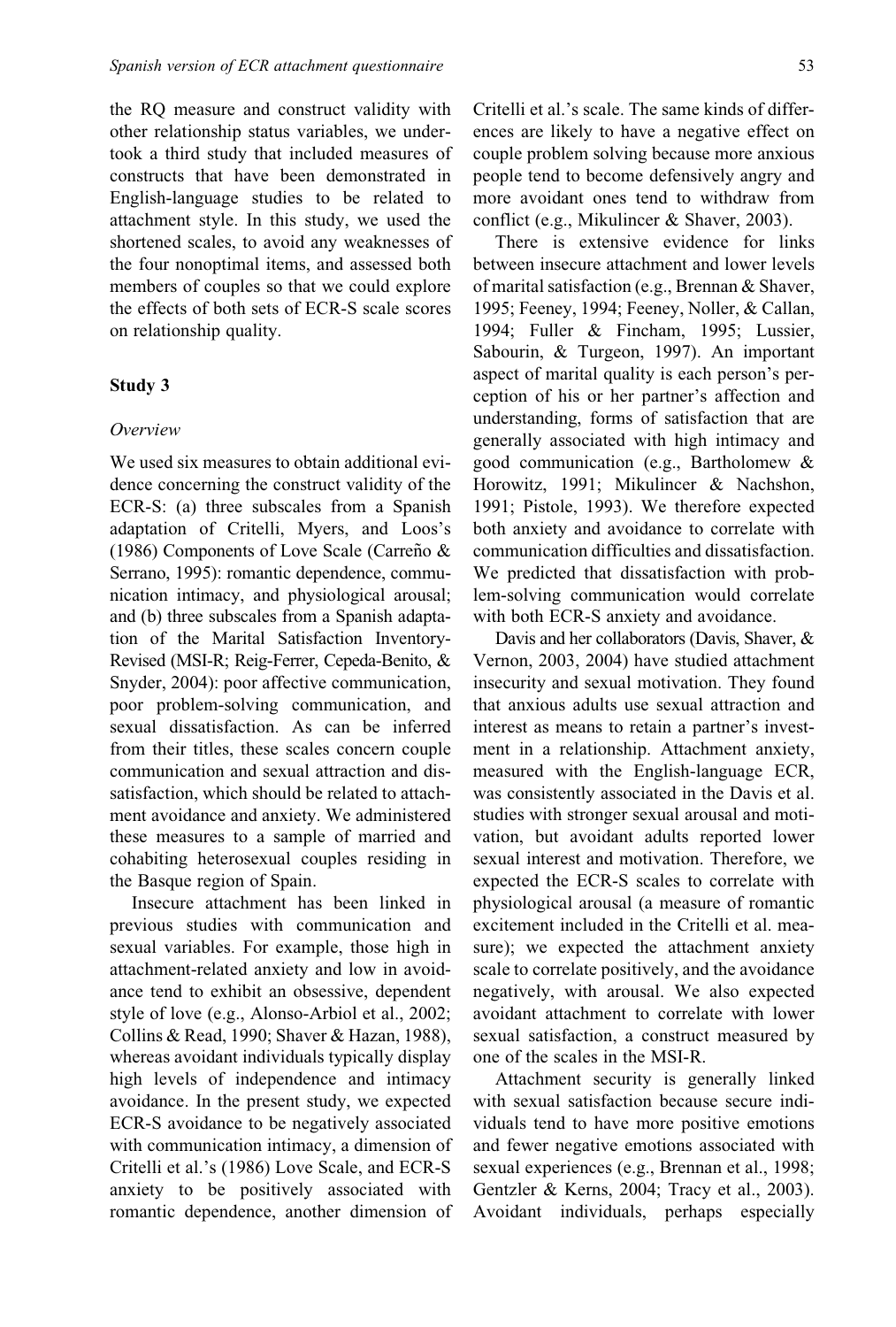avoidant men (Gentzler & Kerns), are more likely to be uncomfortable with the intimacy involved in sexual experiences. We therefore expected insecurity to be associated with relative sexual dissatisfaction in couple relationships, especially with avoidance in men.

# Method

Participants and procedure. The sample consisted of 92 participants (both members of each of 46 cohabiting or married heterosexual couples). They ranged in age from 21 to 80 years ( $M = 38.6$ ,  $SD = 13.6$ ). Levels of education were as follows: 9.8% had a basic or primary education, 30.4% had a secondary education, 56.5% had a university degree, and 3.3% left this question blank. Relationship length in months ranged from 15 to 222 ( $M =$ 175.9,  $SD = 139.1$ ). Some of the participating couples had children (46.7%, with most of them—55.8%—having two children), and the average ages of the older and younger children were 8.2 years  $(SD = 12.8)$  and 6.4 years  $(SD = 11.5)$ . We recruited the couples through friendship networks. After being contacted personally by one of the investigators, they were sent copies of the study instructions and questionnaires, which they completed on their own time and returned by mail.

Measures. In addition to completing the  $ECR-S<sup>3</sup>$  (whose scales were again internally consistent, with an alpha of .87 for anxiety and .86 for avoidance), participants completed a Spanish adaptation of three subscales of Critelli et al.'s Love Scale (Carreño & Serrano, 1995) and a Spanish adaptation of three scales of the MSI-R (Reig-Ferrer et al., 2004). The correlation between the two ECR-S scales was again small and nonsignificant ( $r = .14$ ,  $p = .19$ ). When we computed correlations for each gender separately, we obtained similar results for men  $(r = .11, )$  $p = .49$ ) and for women ( $r = .19$ ,  $p = .22$ ). The means for the attachment scales and their corresponding standard deviations were 2.51

anxiety, respectively. Regarding the subscales of the Spanish version of Critelli et al.'s Love Scale (Carreño & Serrano, 1995), romantic dependence (measured with six items) refers to obsessive rumination on one's partner and relationship (e.g., ''It would be hard for me to get along without

\_\_\_\_\_\_'' [my partner's name]), communication intimacy (seven items) refers to the degree of intimate communication between couple members (e.g., "\_\_\_\_\_\_ [my partner's name] is someone I can really communicate with''), and physiological arousal (five items) refers to sexual or passionate excitement related to one's partner (e.g., ''I am very physically attracted to  $\cdots$  [my partner's name]). Items in these subscales were rated on a 7 point Likert scale, ranging from 1 (strongly disagree) to 7 (strongly agree), and the higher the score, the higher the romantic dependence, communication intimacy, or physiological arousal. The alpha coefficients for the three scales were acceptable, .69, .89, and .81, and were essentially the same for men and women.

Of the three scales from the Spanish version of the MSI-R (Reig-Ferrer et al., 2004), poor affective communication (13 items) assesses dissatisfaction with the amount of affection and understanding displayed by one's partner (e.g., in English: ''My partner doesn't take me seriously enough sometimes''), poor problemsolving communication (19 items) assesses one's perception of ineffectiveness in resolving couples' disagreements (e.g., ''Minor disagreements with my partner often end up in big arguments''), and sexual dissatisfaction (13 items) assesses dissatisfaction with the frequency and quality of sexual relations (e.g., ''My partner sometimes shows too little enthusiasm for sex''). Statements in these scales were rated as true or false. Alpha coefficients for these scales were acceptable, .77, .82, and .78, respectively, and were essentially the same for men and women. (On all three scales, higher scores imply greater dissatisfaction.)

## Results

Validity. To determine whether attachment anxiety and avoidance are associated as

<sup>3.</sup> The four weak items were dropped in this study (see Appendix A).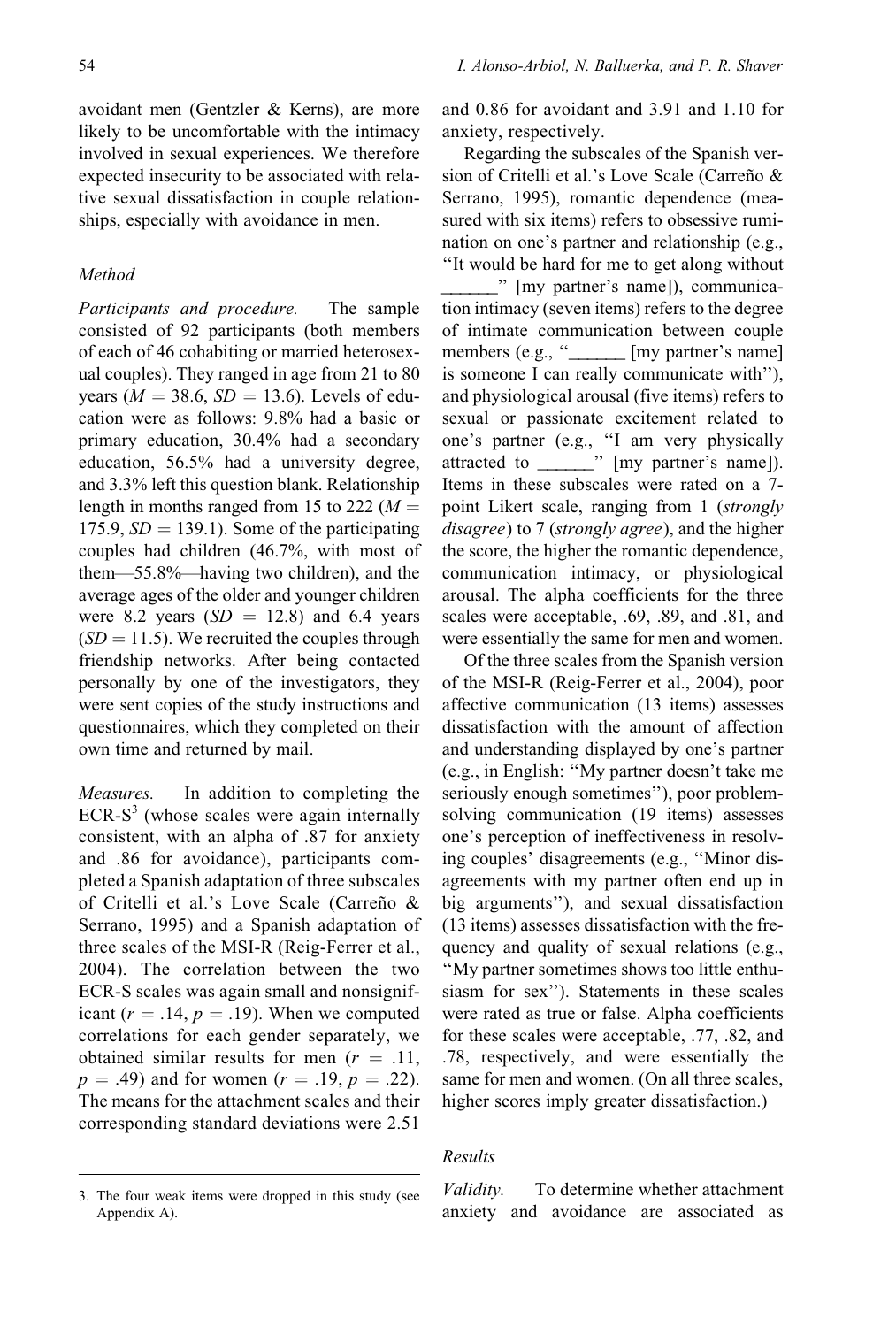predicted with the three components of the Love Scale and the three dimensions of marital dissatisfaction, and to assess whether those relations are moderated by gender, we conducted multilevel analyses. We found that the models using random slopes (i.e., those based on the assumption that the relation between explanatory variables and criterion variables are different across dyads) fit less well than models assuming fixed slopes, so we present here only the results based on models with random intercepts and fixed slopes.

We estimated the models using version 2.0 of MLwiN (Rasbash et al., 2000). Although there are several options for analyzing data in situations in which individuals are nested within dyads, multilevel analysis is distinct in (a) allowing simultaneous examination of the effects of dyad-level and individual-level predictors and the testing of hypotheses about associations occurring at different levels and even across levels, (b) accounting for the nonindependence of observations within each dyad, (c) treating the study dyads as coming from a larger population of dyads, and (d) being more appropriate than conventional analyses for acknowledging systematic variation due to sampling error (Raudenbush & Bryk, 2002).

We estimated two different models, using as criterion variables the communication intimacy, romantic dependence, and physiological arousal dimensions of love (see Table 2) and the poor affective communication, poor problem-solving communication, and sexual dissatisfaction dimensions of marital satisfaction (see Table 3). To avoid any destabilizing effects due to multicollinearity and to make the results easier to interpret, for each model, ECR-S anxiety and avoidance scores were centered on their means. We calculated the estimates and standard errors of fixed parameters (ECR-S scales and gender) and random parameters (unexplained variance), as well as the degree of model fit based on comparison with the previous or alternative model  $(\Delta D)$ , and the percentage of change in the unexplained variance of criterion variables, at both individual and group levels, resulting from adding the explanatory variables (i.e., ECR-S scales, gender, and interactions) to the model.

Love variables. The results of the analyses predicting the three Love Scale variables are shown in Table 2. When centered ECR-S anxiety and avoidance scores were added to the ''empty model'' (Model 0, based only on the grand mean) in Model 1, the fit of the model in accounting for communication intimacy improved significantly ( $\Delta D = 19.29$ ,  $p <$ .001), and unexplained variance decreased both at the individual level (12%) and at the group (couple) level (42%). Avoidance was significantly and negatively related to communication intimacy ( $\beta = -.377$ ,  $z = -3.14$ ), but anxiety was not significantly associated with this variable (see Table 2). In this final model, a dummy variable representing gender was also entered, as were terms representing the interactions between anxiety and gender, and between avoidance and gender, but none added significantly to the results.

We conducted a similar series of analyses for romantic dependence. When ECR-S anxiety and avoidance, as well as gender, were added to the empty model, the model fit improved significantly ( $\Delta D = 29.35$ ,  $p <$ .001), and unexplained variance decreased at the individual level (35%). The beta coefficients for both anxiety and avoidance were statistically significant ( $\beta = .251$ ,  $z = 3.64$ , and  $\beta = -0.376$ ,  $z = -3.65$ , respectively), indicating that anxious individuals were more romantically dependent, whereas avoidant individuals were less dependent. The beta coefficient for gender ( $\beta = .333$ ,  $z = 2.95$ ) indicated that men were more romantically dependent than women. No significant interactions appeared.

In the analysis predicting physiological arousal, the addition of attachment anxiety and avoidance to the empty model increased fit ( $\Delta D = 26.33$ ,  $p < .001$ ), and unexplained variance decreased at the individual level (32%). The beta coefficients for both anxiety and avoidance were statistically significant  $( \beta = .335, z = 3.49, \text{ and } \beta = -.483, z =$  $-3.43$ , respectively), indicating that anxious attachment was associated with greater physiological arousal and avoidant attachment with less arousal. Adding gender to the model did not increase fit, nor did the addition of the interactions.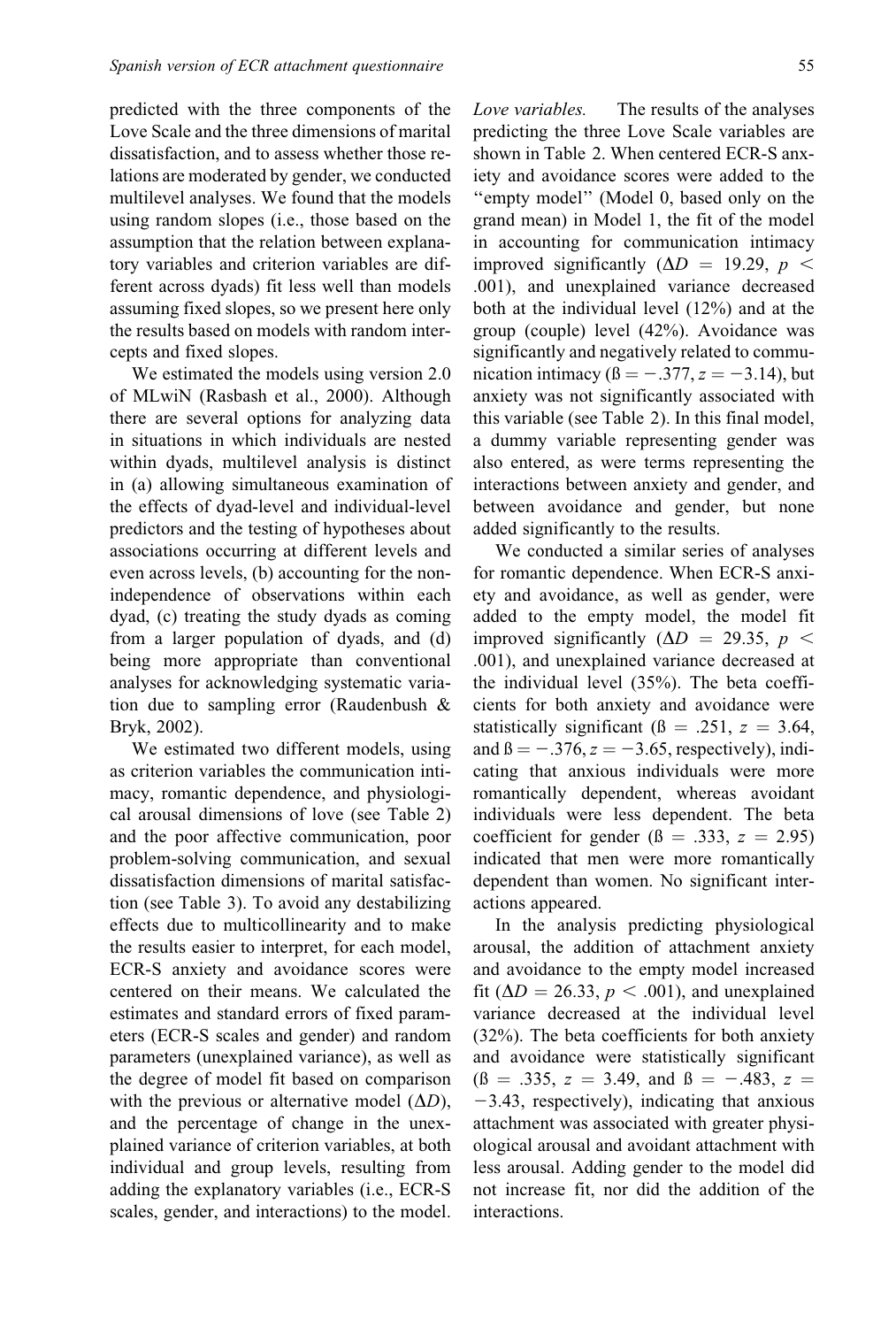|                                     | Communication intimacy |                 | Romantic dependence |                  | Physiological arousal |                  |
|-------------------------------------|------------------------|-----------------|---------------------|------------------|-----------------------|------------------|
| Parameters                          | Model 0                | Model 1         | Model 0             | Model 1          | Model 0               | Model 1          |
| Grand mean $(B_{0i})$               | 6.122(.089)            | 6.118(.100)     | 5.447(0.070)        | 5.277 (.084)     | 4.619(0.113)          | 4.564(.124)      |
| Main effects                        |                        |                 |                     |                  |                       |                  |
| Anxiety                             |                        | $-.029(.081)$   |                     | $.251***(.069)$  |                       | $.335***$ (.096) |
| Avoidance                           |                        | $-.377**(.120)$ |                     | $-.376***(.103)$ |                       | $-.483***(.141)$ |
| Gender (dummy variable)             |                        | .010(.127)      |                     | $.333**(.113)$   |                       | .116(.139)       |
| Interaction terms                   |                        |                 |                     |                  |                       |                  |
| Anxiety $\times$ Gender             |                        | $-.155(.128)$   |                     | $-.102(.110)$    |                       | $-.127(.148)$    |
| Avoidance $\times$ Gender           |                        | .059(.164)      |                     | .127(.145)       |                       | .096(.191)       |
| Variance components                 |                        |                 |                     |                  |                       |                  |
| Individual level                    | .406(.088)             | .357(.078)      | .439(.065)          | .284(.060)       | .632(.133)            | .427(.090)       |
| Group level                         | .162(.088)             | .093(.067)      | $.000(.000)^{b}$    | .035(.048)       | .266(.139)            | .270(.111)       |
| Model fit                           |                        |                 |                     |                  |                       |                  |
| Deviance $(D)$                      | 202.975                | 183.691         | 181.354             | 152.008          | 244.365               | 218.036          |
| $\Delta$ Model 0 ( $\Delta D$ )     |                        | 19.284***       |                     | 29.346***        |                       | 26.329***        |
| $\Delta df$                         |                        | 5               |                     | 5                |                       | 5                |
| $\Delta$ individual level $R^2$     |                        | 12%             |                     | 35%              |                       | 32%              |
| $\Delta$ group (couple) level $R^2$ |                        | 42%             |                     | $0\%$            |                       | $0\%$            |
| Intraclass correlation              | .2852                  | .2067           | $\boldsymbol{0}$    | .1097            | .2962                 | .3874            |

Table 2. Multilevel analyses predicting communication intimacy, romantic dependence, and physiological arousal from the ECR-S scales (anxiety and avoidance) and gender<sup>a</sup>

*Note*. ECR-S  $=$  Experiences in Close Relationships-Spanish.

 $a_p$  values are based on two-tailed z distributions.

 $b^2$ Zero values are displayed when a very small amount of variance is present.

 $*_{p} < .01$ .

\*\*\* $p < .001$ .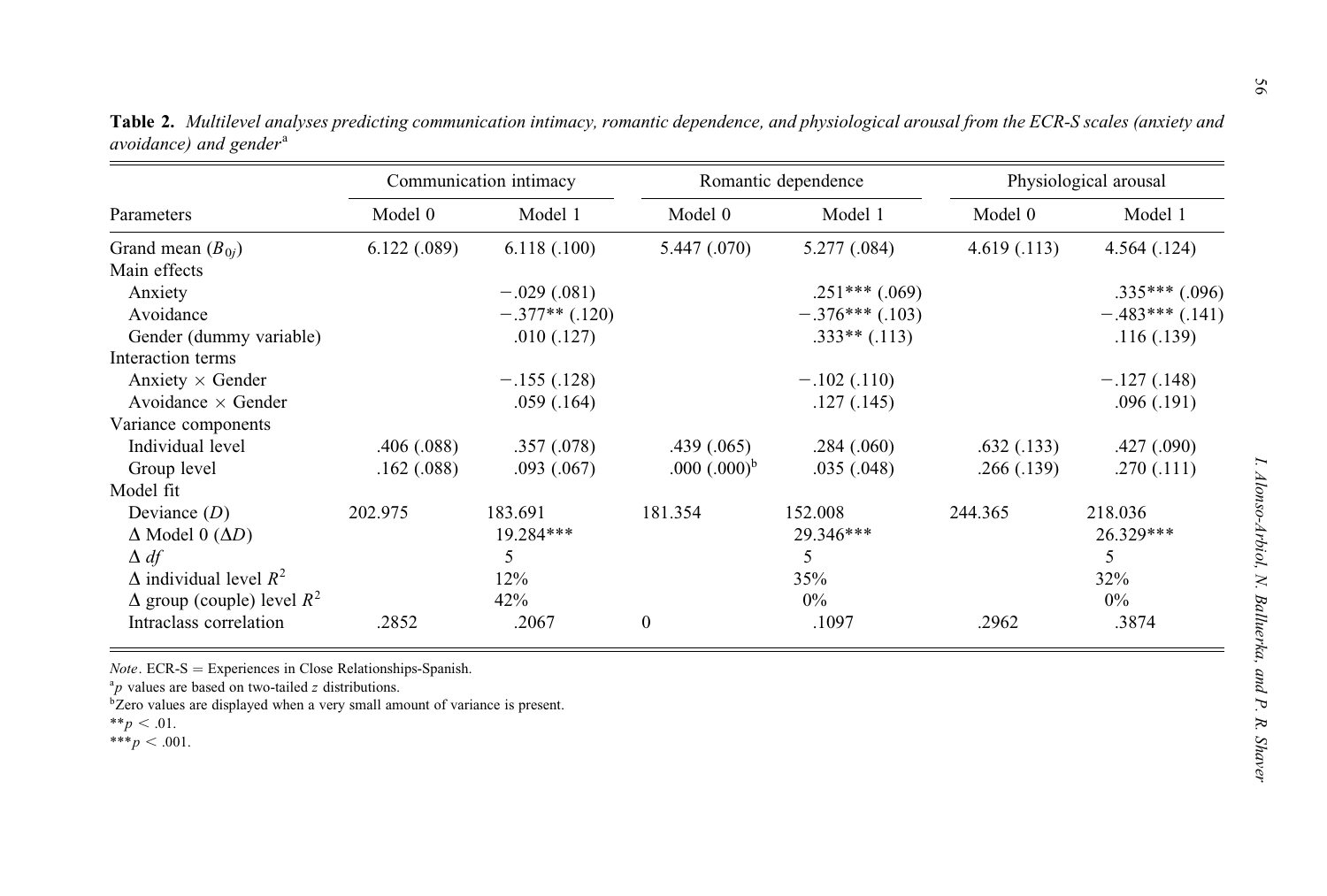|                                     | Poor affective communication |                  | Poor problem-solving communication |                 | Sexual dissatisfaction |                  |
|-------------------------------------|------------------------------|------------------|------------------------------------|-----------------|------------------------|------------------|
| Parameters                          | Model 0                      | Model 1          | Model 0                            | Model 1         | Model 0                | Model 1          |
| Grand mean $(B_{0i})$               | 2.919(0.333)                 | 3.225(.330)      | 6.197(.545)                        | 5.771 (.565)    | 4.237(.394)            | 3.706(.413)      |
| Main effects                        |                              |                  |                                    |                 |                        |                  |
| Anxiety                             |                              | $.835**$ (.258)  |                                    | .640(.340)      |                        | .306(.292)       |
| Avoidance                           |                              | $1.147**$ (.386) |                                    | $-.210(.493)$   |                        | $.936*(.427)$    |
| Gender (dummy variable)             |                              | $-.587(.401)$    |                                    | .735(.441)      |                        | $1.138**$ (.403) |
| Interaction terms                   |                              |                  |                                    |                 |                        |                  |
| Anxiety $\times$ Gender             |                              | .195(.409)       |                                    | .289(.538)      |                        | .544(.456)       |
| Avoidance $\times$ Gender           |                              | $-.675(.547)$    |                                    | $1.554*(0.686)$ |                        | .174(.595)       |
| Variance components                 |                              |                  |                                    |                 |                        |                  |
| Individual level                    | 3.973 (.886)                 | 3.336(.741)      | 5.145 (1.149)                      | 3.771 (.844)    | 4.834 (1.089)          | 3.110(.701)      |
| Group (couple) level                | 2.913(1.155)                 | 1.398(.771)      | 10.813(2.915)                      | 10.472(2.656)   | 4.442 (1.596)          | 4.240 (1.307)    |
| Model fit                           |                              |                  |                                    |                 |                        |                  |
| Deviance $(D)$                      | 402.114                      | 374.122          | 457.695                            | 441.379         | 420.396                | 394.987          |
| $\Delta$ Model 0 ( $\Delta D$ )     |                              | $27.992***$      |                                    | $16.316**$      |                        | 25.409***        |
| $\Delta df$                         |                              | 5                |                                    | 5               |                        | 5                |
| $\Delta$ individual level $R^2$     |                              | 16%              |                                    | 27%             |                        | 36%              |
| $\Delta$ group (couple) level $R^2$ |                              | 52%              |                                    | $3\%$           |                        | $5\%$            |
| Intraclass correlation              | .4230                        | .2953            | .6776                              | .7353           | .4789                  | .5769            |

Table 3. Multilevel analyses predicting poor affective communication, poor problem-solving communication, and sexual dissatisfaction from the ECR-S scales (anxiety and avoidance) and gender<sup>a</sup>

*Note*. ECR-S  $=$  Experiences in Close Relationships-Spanish.

 $a_p$  values are based on two-tailed z distributions.

 $*_{p} < .05.$ 

 $**_p < .01.$ 

\*\*\* $p < .001$ .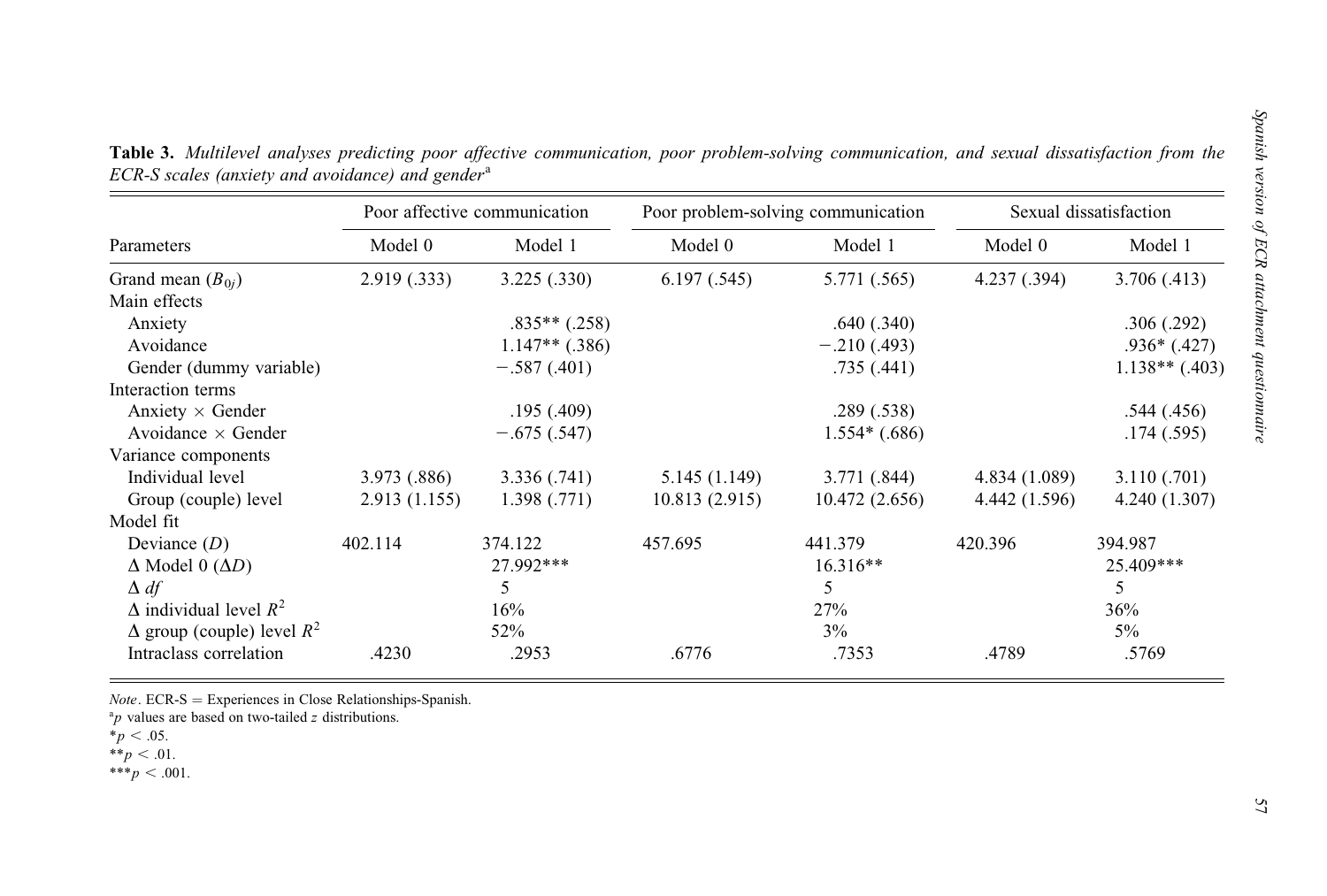In summary, avoidant attachment was associated with poor communication intimacy, low romantic dependence, and low physiological arousal (i.e., romantic excitement). Anxious attachment was associated with greater romantic dependence and higher physiological arousal (excitement). These findings are completely in line with predictions and are therefore supportive of the validity of the ECR-S. There was a gender effect only in the case of romantic dependence, men being more romantically dependent than women, on average. The reduction in variance due to entering the ECR-S scales occurred mostly at the group (i.e., couple) level for poor communication intimacy, but occurred mostly at the individual level for romantic dependence and romantic

Marital dissatisfaction. The results of the analyses predicting the three components of marital dissatisfaction appear in Table 3. When centered ECR-S anxiety and avoidance scores were added to the empty model, the fit of the model accounting for poor affective communication improved significantly ( $\Delta D =$ 27.99,  $p < .001$ ), and unexplained variance decreased both at the individual level (16%) and at the group level (52%). Anxiety was significantly related to poor affective communication ( $\beta = .835, z = 3.24$ ), as was avoidance  $( \beta = 1.147, z = 2.97)$ . Neither gender nor any of the interactions had significant effects in this model.

excitement, or arousal.

In the analyses for poor problem-solving communication, the fit of the revised model (model 1) improved significantly  $(\Delta D =$ 16.32,  $p < .01$ ). The beta coefficients for anxiety and avoidance were not statistically significant, but the interaction between gender and avoidance was  $(\Delta D = 16.32, p < .01)$ ; unexplained variance decreased at the individual level (27%). The beta coefficient for this interaction was 1.554 ( $z = 2.27$ ). There were no effects of gender or the interaction between anxiety and gender. To interpret the interaction between gender and avoidance, we reconducted the analysis for men and women separately and found that the relation between avoidance and poor problem-solving communication was statistically significant for men  $( \beta = .354, p < .05)$  but not for women  $( \beta = .354, p < .05)$ .178,  $p = .22$ ), although the direction of the associations was the same.

In the analyses for sexual dissatisfaction, the addition of the attachment variables and gender improved model fit  $(\Delta D = 25.41,$  $p < .001$ ), and unexplained variance decreased mainly at the individual level (36%). The beta coefficient for avoidance was statistically significant,  $\beta = .936$  ( $z = 2.19$ ), but the coefficient for anxiety was not. Gender also had a significant effect ( $\beta = 1.138$ ,  $z = 2.82$ ), indicating that men were more sexually dissatisfied than women. The interactions were not statistically significant.

In summary, both attachment anxiety and avoidance predicted poor affective communication between relationship partners, and these effects were not moderated by gender. There was an interaction between avoidance and gender in predicting poor problem-solving communication because the positive association was somewhat stronger for men than for women. Sexual dissatisfaction was predicted by both avoidance and male gender, but gender and avoidance did not interact. These findings are good evidence for the validity of the ECR-S.

# General Discussion

Together, the three studies indicate that the new Spanish version of the ECR, the ECR-S, has the intended factor structure; its two scales exhibit high internal consistency and appropriate test-retest reliability over a 6-week period. We have also provided preliminary evidence of the scales' criterion and construct validity. Because the factor structure of the measure and the internal consistency of its two scales replicated across samples, we recommend using the ECR-S in studies of Spanish-speaking adults, whether sampled from university communities or broader populations. Thirty-two of the 36 items functioned in Spanish much as they do in English (based on comparisons of factor loadings in the two languages), but four of the Spanish items produced nonoptimal loadings in both Study 1 and Study 2. For that reason, even though all the items might be used in further exploratory measurement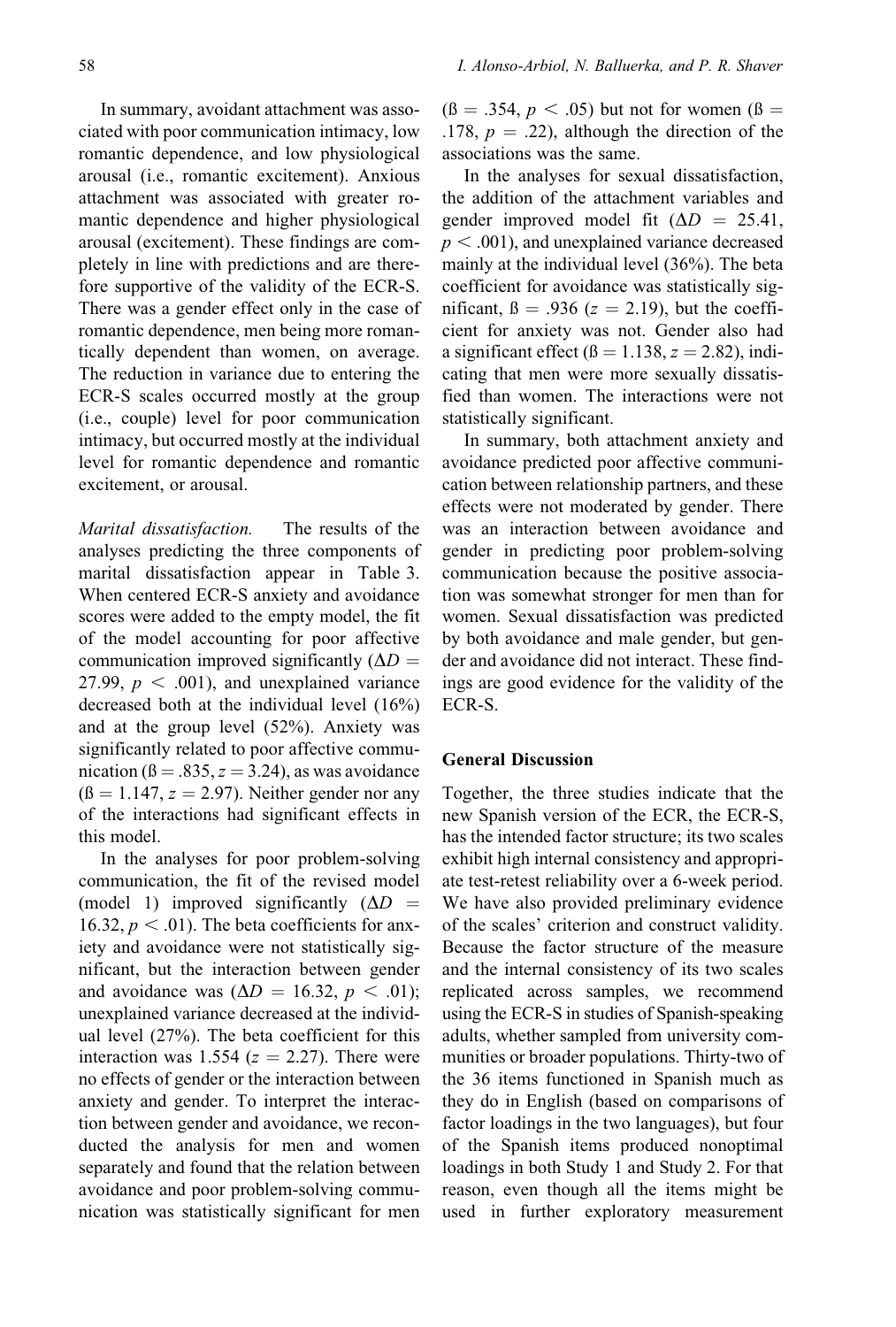studies or cross-cultural comparisons at the item level, or might be used to examine the benefits of reworded items, we recommend using the 32-item version, with 17 avoidance items and 15 anxiety items—for most substantive purposes.

Regarding criterion-related validity, scores on the ECR-S subscales produced the predicted pattern with respect to Bartholomew and Horowitz's (1991) popular four-category measure of attachment style. That is, preoccupied and fearful adults had higher scores on the ECR-S anxiety scale than secure and dismissing adults, and dismissing and fearful adults had higher scores on the ECR-S avoidance scale than secure and preoccupied adults. In addition, people who were not involved in close relationships at the time of the study proved to be more avoidant, on average, than those who were involved in relationships, as expected. And those who had been in relationships longer were significantly less avoidant.

Supporting the construct validity of the ECR-S, its scales were related in theoretically predictable ways to two measures of couple functioning, one focusing on love and the other on marital dissatisfaction. Scores on the avoidance scale were associated with poor communication intimacy, low romantic dependence, and low romantic excitement or arousal. Scores on the attachment anxiety scale were associated with romantic dependence and excitement. Both anxiety and avoidance predicted poor affective communication, and anxiety predicted poorer problem-solving communication. Aside from the psychometric issues on which we have focused here, these results for a Spanish sample are substantively valuable and worth following up in future studies.

Another interesting substantive result was that the pattern of means on the two scales was different in the Spanish and American samples, with the Spanish anxiety mean being higher than the American anxiety mean, and the Spanish avoidance mean being slightly lower than the American avoidance mean. This difference is compatible with a previous cross-cultural study by Schmitt et al. (2004), suggesting that these differences indicate true cross-cultural differences in avoidant and anxious romantic attachment, which researchers, family therapists, and social workers might take into account in their daily work.

One limitation of the study is that we sampled people in Studies 2 and 3 through social networks. In future studies, it might be useful to check the replicability of the findings in a random sample. It would also be worthwhile to study the general applicability of our results to other Spanish-speaking countries and subcultures. Over 300 million people in the world speak Spanish, and there are likely to be differences between dialects and subcultures that affect how people think and talk about close relationships. The nature and importance of these differences remain to be clarified.

Meanwhile, the ECR-S will prove useful in future studies of adult attachment, and for psychological assessment of Spanish-speaking individuals and couples in applied settings (e.g., adoption and foster care settings, marital therapy, and individual psychotherapy). If shorter scales are needed for some reason, items could be dropped based on the factor loadings provided in Appendix A. As research continues, the scales can be improved further, providing an increasingly important measurement tool for both researchers and professionals in applied settings.

#### References

- Ainsworth, M. D. S., Blehar, M. C., Waters, E., & Wall, S. (1978). Patterns of attachment: A psychological study of the strange situation. Hillsdale, NJ: Erlbaum.
- Allen, J. P., & Land, D. (1999). Attachment in adolescence. In J. Cassidy & P. R. Shaver (Eds.), Handbook of attachment: Theory, research, and clinical applications (pp. 319–335). New York: Guilford.
- Alonso-Arbiol, I., Balluerka, N., Shaver, P. R., & Gillath, O. (2006, July). Psychometric properties of American and Spanish versions of the ECR adult attachment scale: A comparative study. Poster presented at the 18th International Congress of Cross-Cultural Psychology, Isle of Spetses, Greece.
- Alonso-Arbiol, I., Shaver, P. R., & Yárnoz, S. (2002). Insecure attachment, gender roles, and interpersonal dependency in the Basque Country. Personal Relationships, 9, 479–490.
- Bowlby, J. (1982). Attachment and loss: Vol. 1. Attachment (2nd ed.). New York: Basic Books. (Original work published 1969)
- Bartholomew, K., & Horowitz, L. M. (1991). Attachment styles among young adults: A test of a four-category model. Journal of Personality and Social Psychology, 61, 226–244.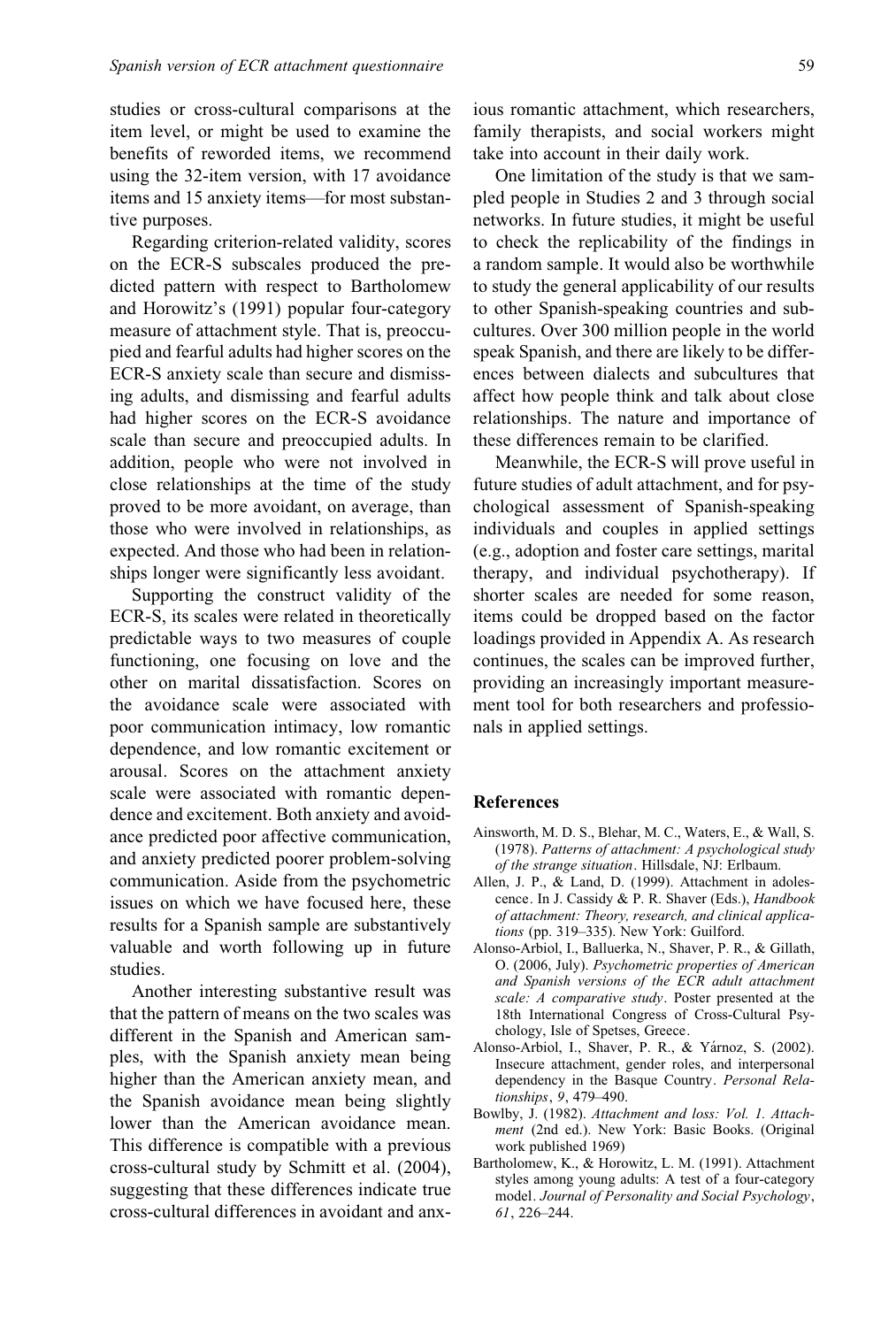- Brennan, K. A., Clark, C. L., & Shaver, P. R. (1998). Selfreport measurement of adult attachment: An integrative overview. In J. A. Simpson & W. S. Rholes (Eds.), Attachment theory and close relationships (pp. 46–76). New York: Guilford.
- Brennan, K. A., & Shaver, P. R. (1995). Dimensions of adult attachment, affect regulation, and romantic relationship functioning. Personality and Social Psychology Bulletin, 21, 267–283.
- Brennan, K. A., Shaver, P. R., & Tobey, A. E. (1991). Attachment styles, gender, and parental problem drinking. Journal of Social and Personal Relationships, 8, 451–466.
- Carreño, M., & Serrano, G. (1995). Análisis de instrumentos para la medida del amor [Analysis of tools for the measurement of love]. Revista de Psicología Social, 10, 131–148.
- Cassidy, J., & Shaver, P. R. (Eds.). (1999). Handbook of attachment: Theory, research, and clinical applications. New York: Guilford.
- Collins, N. L., & Read, S. J. (1990). Adult attachment, working models, and relationship quality in dating couples. Journal of Personality and Social Psychology, 76, 783–802.
- Critelli, J. W., Myers, E. J., & Loos, V. E. (1986). The components of love: Romantic attraction and sex role orientation. Journal of Personality, 54, 354–370.
- Davis, D., Shaver, P. R., & Vernon, M. L. (2003). Physical, emotional, and behavioral reactions to breaking up. Personality and Social Psychology Bulletin, 29, 871–884.
- Davis, D., Shaver, P. R., & Vernon, M. L. (2004). Attachment style and subjective motivations for sex. Personality and Social Psychology Bulletin, 30, 1076–1090.
- Feeney, J. A. (1994). Attachment style, communication patterns, and satisfaction across the life cycle of marriage. Personal Relationships, 1, 333–348.
- Feeney, J. A., & Noller, P. (1996). Adult attachment. Beverly Hills, CA: Sage.
- Feeney, J. A., Noller, P., & Callan, V. J. (1994). Attachment style, communication and satisfaction in the early years of marriage. In K. Bartholomew & D. Perlman (Eds.), Advances in personal relationships: Vol. 5. Attachment processes in adulthood (pp. 269–308). London: Jessica Kingsley.
- Flaherty, J. A., Gaviria, M., Pathak, D., Mitchell, T., Wintrob, R., Richman, J, et al. 1988). Developing instruments for cross-cultural psychiatric research. Journal of Nervous and Mental Disease, 176, 257–263.
- Fraley, R. C., & Waller, N. G. (1998). Adult attachment patterns: A test of the typological model. In J. A. Simpson & W. S. Rholes (Eds.), Attachment theory and close relationships (pp. 77–114). New York: Guilford.
- Fraley, R. C., Waller, N. G., & Brennan, K. A. (2000). An item response theory analysis of self-report measures of adult attachment. Journal of Personality and Social Psychology, 78, 350–365.
- Fuller, T. L., & Fincham, F. D. (1995). Attachment style in married couples: Relation to current marital functioning, stability over time, and method of assessment. Personal Relationships, 2, 17–34.
- Gentzler, A. L., & Kerns, K. A. (2004). Associations between insecure attachment and sexual experiences. Personal Relationships, 11, 249–265.
- Griffin, D. W., & Bartholomew, K. (1994). Models of self and other: Fundamental dimensions underlying measures of adult attachment. Journal of Personality and Social Psychology, 67, 430–445.
- Hambleton, R. K. (1994). Guidelines for adapting educational and psychological tests: Progress report. European Journal of Psychological Assessment, 10, 229–244.
- Hazan, C., & Shaver, P. (1987). Romantic love conceptualized as an attachment process. Journal of Personality and Social Psychology, 52, 511–524.
- Lafontaine, M. F., & Lussier, Y. (2003). Structure bidimensionnelle de l'attachment amoureux: anxiete face a l'abandon et evitement de l'intimite [Bidimensional structure of attachment in love: Anxiety over abandonment and avoidance of intimacy]. Revue Canadiense des Sciences du Comportement, 35, 56–60.
- Lussier, Y., Sabourin, S., & Turgeon, C. (1997). Coping strategies as moderators of the relationship between attachment and marital adjustment. Journal of Social and Personal Relationships, 14, 777–791.
- Mallinckrodt, B., & Wang, C. C. (2004). Quantitative methods for verifying semantic equivalence of translated research instruments: A Chinese version of the Experiences in Close Relationship Scale. Journal of Consulting Psychology, 51, 368–379.
- Mikulincer, M., & Nachshon, O. (1991). Attachment styles and patterns of self-disclosure. Journal of Personality and Social Psychology, 61, 321–331.
- Mikulincer, M., & Shaver, P. R. (2003). The attachment behavioral system in adulthood: Activation, psychodynamics, and interpersonal processes. In M. P. Zanna (Ed.), Advances in experimental social psychology (Vol. 35, pp. 53–152). New York: Academic Press.
- Mikulincer, M., & Shaver, P. R. (2007). Attachment in adulthood: Structure, dynamics, and change. New York: Guilford.
- Nakao, T., & Kato, K. (2004). Constructing the Japanese version of the Adult Attachment Style Scale (ECR). Japanese Journal of Psychology, 75, 154–159.
- Noftle, E. E., & Shaver, P. R. (2006). Attachment dimensions and the big five personality traits: Associations and comparative ability to predict relationship quality. Journal of Research in Personality, 40, 179–208.
- Picardi, A., Bitetti, D., Puddu, P., & Pasquini, P. (2000). La scala ''Experiences in close relationships'' (ECL), un nuovo strumento per la valutazione dell'attaccamento negli adulti: Traduzione, adattamento e validazione della versione italiana [Development and validation of an Italian version of the questionnaire Experiences in Close Relationships, a new self-report measure of adult attachment]. Rivista di Psichiatria, 35, 114–120.
- Pistole, M. C. (1993). Attachment relationships: Selfdisclosure and trust. Journal of Mental Health Counseling, 15, 94–106.
- Rasbash, J., Browne, W., Goldstein, H., Yang, M., Plewis, I., Healy, M, et al. (2000). A user's guide to MLwiN. London: Institute of Education.
- Raudenbush, S. W., & Bryk, A. S. (2002). Hierarchical linear models: Applications and data analysis methods (2nd ed.). Thousand Oaks, CA: Sage.
- Reig-Ferrer, A., Cepeda-Benito, A., & Snyder, D. K. (2004). Utility of the Spanish Translation of the Marital Satisfaction Inventory-Revised in Spain. Assessment, 11, 17–26.
- Schmitt, D. P., Alcalay, L., Allensworth, M., Allik, J., Ault, L., Austers, I, et al. (2004). Patterns and universals of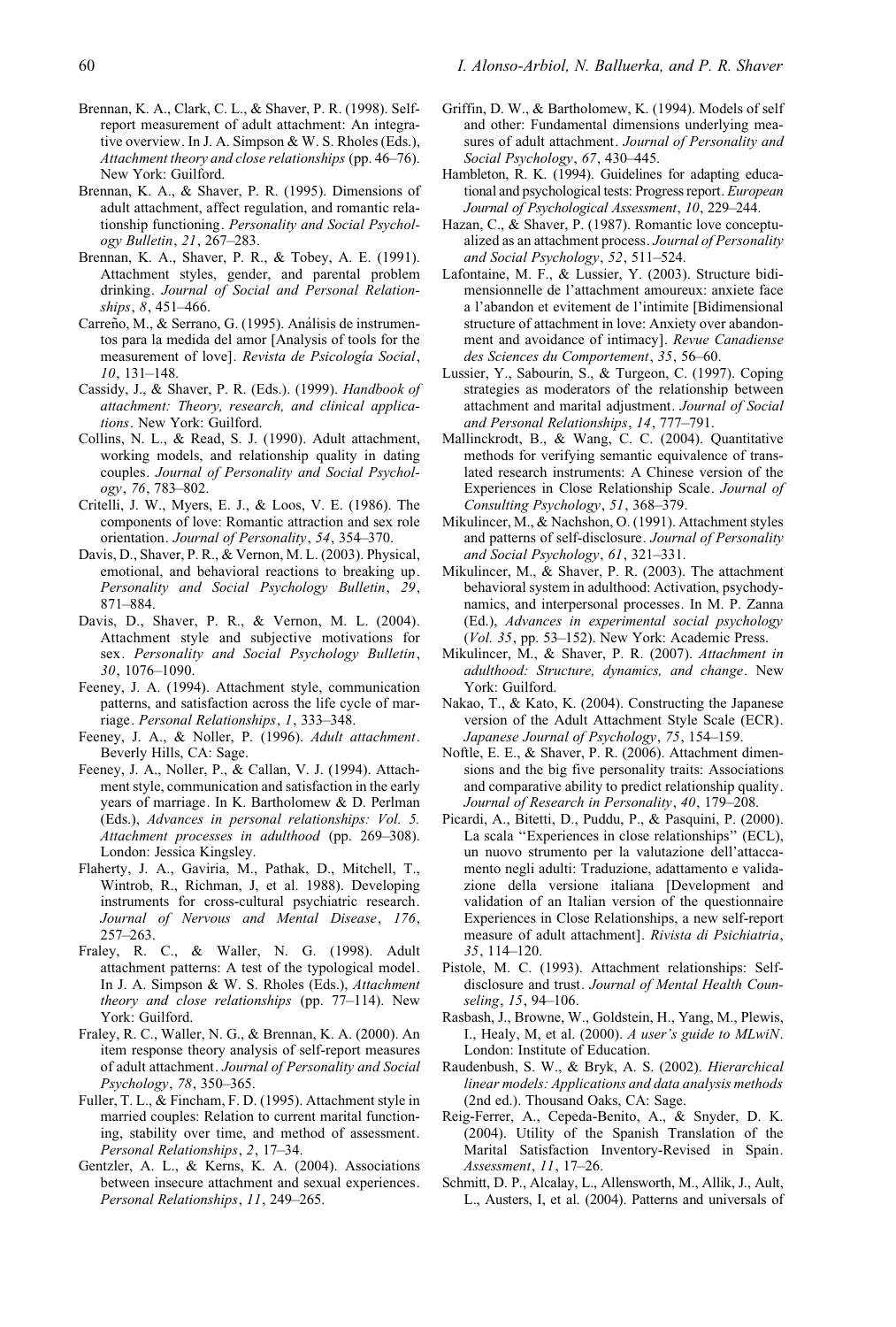adult romantic attachment across 62 cultural regions: Are models of self and of other pancultural construct? Journal of Cross-Cultural Psychology, 35, 367–402.

Shaver, P. R., & Hazan, C. (1988). A biased overview of the study of love. Journal of Social and Personal Relationships, 5, 473–501.

Tracy, J. L., Shaver, P. R., Albino, A. W., & Cooper, M. L. (2003). Attachment styles and adolescent sexuality. In P. Florsheim (Ed.), Adolescent romance and sexual behavior: Theory, research, and practical implications (pp. 137–159). Mahwah, NJ: Lawrence Erlbaum.

Appendix A. Expected item loadings (italicized) and item loadings on the ECR-S items and their equivalents in the original English ECR

| English wording                                                                                                  | Spanish wording                                                                                                                                          |
|------------------------------------------------------------------------------------------------------------------|----------------------------------------------------------------------------------------------------------------------------------------------------------|
| 1. I prefer not to show a partner<br>how I feel deep down. $(.551, .053)$                                        | 1. Prefiero no mostrar a mi pareja cómo<br>me siento por dentro. $(.515, -.060)$<br>$(.541, -.045)$                                                      |
| 2. I worry about being abandoned.<br>(.053, .689)                                                                | 2. Me preocupa que me abandonen.<br>$(-.079, .572) (-.066, .444)$                                                                                        |
| 3. I am very comfortable being close<br>to romantic partners. (R) $(-.705, .045)$                                | 3. Me siento muy cómodo/a teniendo un<br>alto grado de intimidad con mi pareja.<br>$(R)$ (-.453, .095) (-.476, .171)                                     |
| 4. I worry a lot about my<br>relationships. $(-.002, .647)$                                                      | 4. Me preocupo mucho por mis<br>relaciones. $(-.401, .359)$<br>$(-.327, .416)$ (D)                                                                       |
| 5. Just when my partner starts to get close<br>to me I find myself pulling away.<br>(.676, .218)                 | 5. Cuando mi pareja comienza a<br>establecer mayor intimidad conmigo,<br>me doy cuenta que me suelo cerrar.<br>$(.618, .198)$ $(.597, .046)$             |
| 6. I worry that romantic partners won't care<br>about me as much as I care about<br>them. (.141, .709)           | 6. Me preocupa que mi pareja no se<br>interese por mí tanto como me<br>intereso yo por ella. (.030, .608)<br>$(-.026, .634)$                             |
| 7. I get uncomfortable when a romantic<br>partner wants to be very close. (.660, .137)                           | 7. Me siento violento/a cuando mi pareja<br>quiere demasiada intimidad afectiva.<br>$(.542, .206)$ $(.467, .109)$                                        |
| 8. I worry a fair amount about losing my<br>partner. (.035, .734)                                                | 8. Me preocupa bastante el hecho de<br>perder a mi pareja. (-.178, .597)<br>$(-.221, .564)$                                                              |
| 9. I don't feel comfortable opening<br>up to romantic partners. $(.705, .149)$                                   | 9. No me siento cómodo/a abriéndome<br>a mi pareja. (.570, .073) (.611, .052)                                                                            |
| 10. I often wish that my partner's feelings<br>for me were as strong as my feelings<br>for him/her. (.133, .689) | 10. A menudo deseo que los sentimientos<br>de mi pareja hacia mí fueran<br>tan fuertes como mis sentimientos hacia<br>él/ella. (.047, .528) (.025, .600) |
| 11. I want to get close to my partner,<br>but I keep pulling back. (.677, .251)                                  | 11. Quiero acercarme afectivamente a mi<br>pareja, pero a la vez marco las<br>distancias con él/ella. (.648, .175)<br>(.624, .190)                       |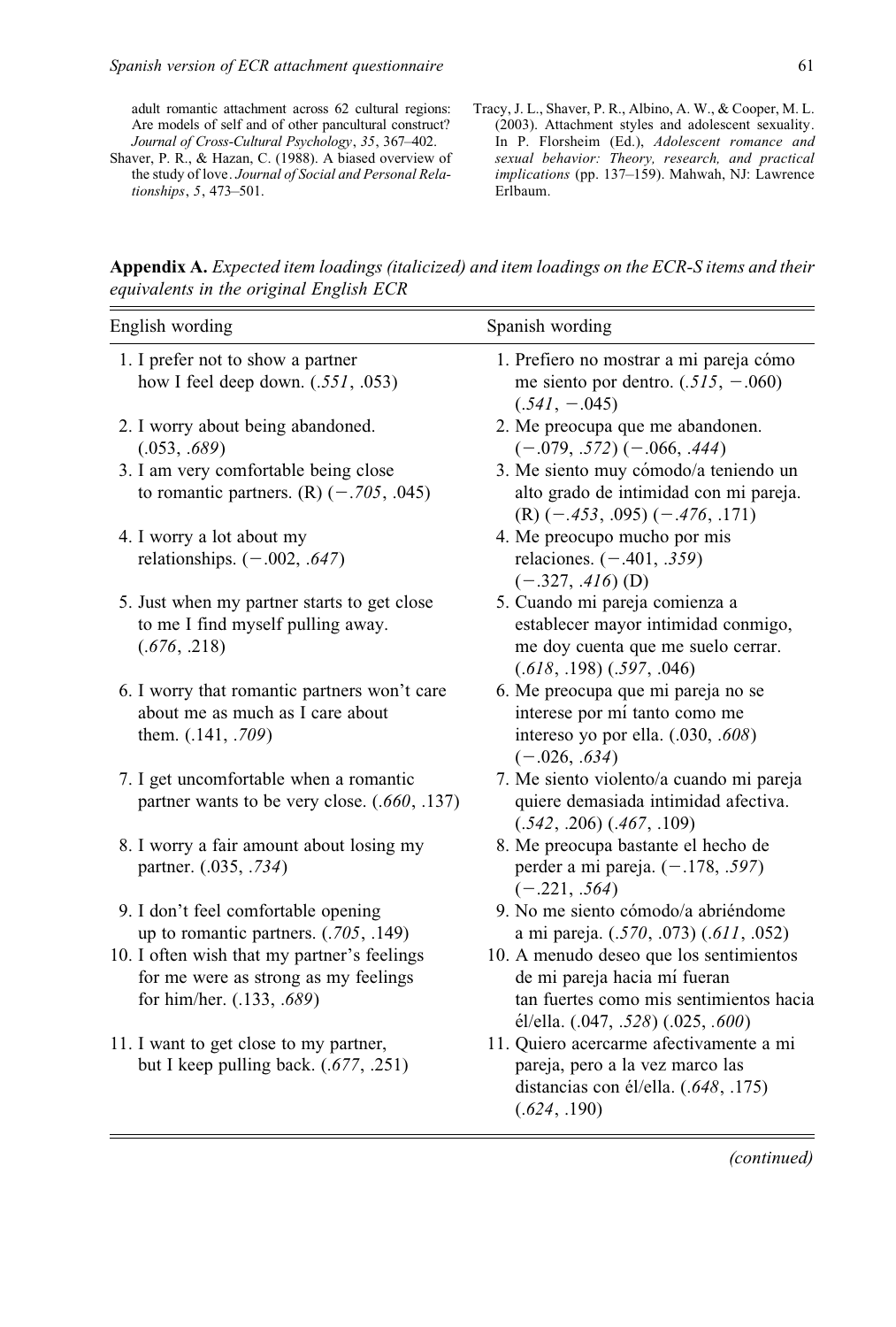# Appendix A. (continued)

| English wording                                                                                                        | Spanish wording                                                                                                                                   |
|------------------------------------------------------------------------------------------------------------------------|---------------------------------------------------------------------------------------------------------------------------------------------------|
| 12. I often want to merge completely<br>with romantic partners, and this sometimes<br>scares them away. $(.176, .538)$ | 12. A menudo quiero fusionarme<br>completamente con mi pareja, pero<br>me doy cuenta que esto a veces le<br>asusta. (.343, .323) (.310, .340) (D) |
| 13. I am nervous when partners get<br>too close to me. (.703, .207)                                                    | 13. Me pongo nervioso/a cuando mi<br>pareja consigue demasiada intimidad<br>afectiva conmigo. (.617, .280)<br>(.576, .138)                        |
| 14. I worry about being alone. (.046, .724)                                                                            | 14. Me preocupa estar sólo/a.<br>$(-.089, .538) (-.133, .476)$                                                                                    |
| 15. I feel comfortable sharing my private<br>thoughts and feelings with my<br>partner. (R) $(-.591, .075)$             | 15. Me siento a gusto compartiendo mis<br>sentimientos y pensamientos íntimos<br>con mi pareja. (R) (-.629, .129)<br>$(-.617, .208)$              |
| 16. My desire to be very close sometimes<br>scares people away. (.148, .563)                                           | 16. A veces mi deseo de excesiva<br>intimidad asusta a la gente.<br>$(.196, .271)$ $(.143, .273)$                                                 |
| 17. I try to avoid getting too close to my<br>partner. (.694, .198)                                                    | 17. Intento evitar establecer un grado<br>de intimidad muy elevado con mi<br>pareja. (.485, .083) (.450, .082)                                    |
| 18. I need a lot of reassurance that<br>I am loved by my partner. $(-.073, .694)$                                      | 18. Necesito que mi pareja me confirme<br>constantemente que me ama.<br>$(-.097, .520) (-.022, .564)$                                             |
| 19. I find it relatively easy to get close<br>to my partner. (R) $(-.665, -.045)$                                      | 19. Encuentro relativamente fácil<br>establecer intimidad afectiva con mi<br>pareja. (R) $(-.557, -.074)$<br>$(-.466, -.030)$                     |
| 20. Sometimes I feel that I force my partners<br>to show more feeling, more commitment.<br>$(-.051, .625)$             | 20. A veces siento que presiono a mi<br>pareja para que muestre más<br>sentimientos, más compromiso.<br>$(.140, .540)$ $(.098, .412)$             |
| 21. I find it difficult to allow myself to<br>depend on romantic partners. (.459, .265)                                | 21. Encuentro difícil permitirme depender<br>de mi pareja. (.270, -.135)<br>$(.230, -.034)$                                                       |
| 22. I do not often worry about being<br>abandoned. (R) $(-.049, -.449)$                                                | 22. No me preocupa a menudo la idea de<br>ser abandonado/a. (R) $(.060, -.582)$<br>$(-.066, -.379)$                                               |
| 23. I prefer not to be too close to<br>romantic partners. $(.734, -.004)$                                              | 23. Prefiero no tener demasiada<br>intimidad afectiva con mi pareja.<br>$(.700, -.064)$ $(.561, .064)$                                            |
| 24. If I can't get my partner to show<br>interest in me, I get upset or angry.<br>(.024, .639)                         | 24. Si no puedo hacer que mi pareja<br>muestre interés por mí, me disgusto<br>o me enfado. (.059, .530) (.067, .539)                              |
| 25. I tell my partner just about<br>everything. (R) $(-.745, .090)$                                                    | 25. Se lo cuento todo a mi pareja. (R)<br>$(-.567, .117) (-.501, .155)$                                                                           |

(continued)